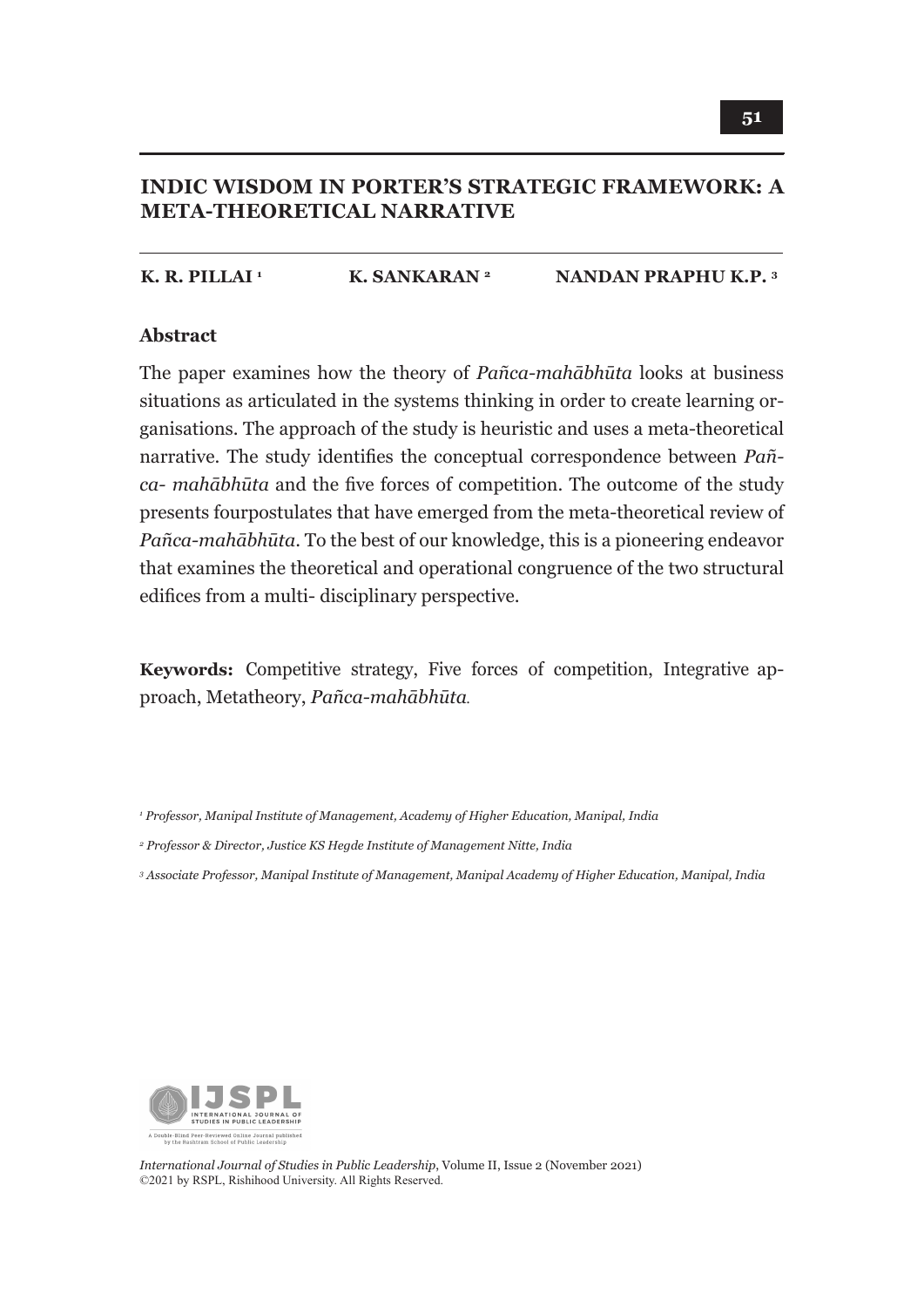### **Introduction**

If the structural analysis of industries offer a robust strategic management tool for corporate decision making. Porter's (1980)<br>seminal work on competition and strategy construes the five competitive eleeffects in the structural analysis of industries offer a robust strategic management tool for corporate decision making. Porter's (1980) seminal work on competition and strategy construes the five competitive elements as a compendium of structural forces that exercises a lasting impact not only on profitability but also on the very survival of corporate entities as well. In Porter's (1985) own version, the rules of the competition are integrated into five competitive forces in any industry, regardless of its size and configuration. Magretta (2012) might not, perhaps, have thought of the numerological significance of the number "five" while commenting on Porter's framework of competition and strategy: "Five forces are universal and fundamental." The conceptual framework of FFC is so compact and cogent that it has secured a unique position in the portfolio of strategic analyses. As Porter claims, no framework has so extensively been field-tested as a five forces framework of market competition (2008). In this connection, it is pertinent to note that the analysis of competitive forces in an industry environment is an essential pre-requisite to identify the opportunities of and threats to any firm (Hill & Jones, 2001).

Quite analogous to the concept of FFC for gauging corporate health and market leverage, Ayurveda  $-$  an alternative primordial system of medicine that originated in India—has been advocating the five elements of nature, Pañca-mahābhūta-s (PMB, hereafter) in its healing system from time immemorial. Ayurveda maintains a holistic approach to life, health, disease, and cure (Singh, 1998:2003), and, hence, it follows a treatment system in an integrative manner. In the Ayurvedic tradition, as Valiathan (2003) points out, "Structural attributes have no independent existence and must be inherent in objects." This holism necessitates the understanding of the five fundamental principles of existence. The theory of PMB provides a holistic and robust approach to understand the biological metabolism and structural constitution of an individual in order to ensure an accurate medical diagnosis and its subsequent clinical intervention.

The FFC is the most dominant paradigm in strategy making for corporate success. Whereas, the five cosmic elements (PMB) offer the sole and indisputable approach to the very existence of the world itself. When FFC discusses the ultimate profit potential of an industry, PMB elucidates the natural substances of life and survival. A careful examination of this strategic tool will help us un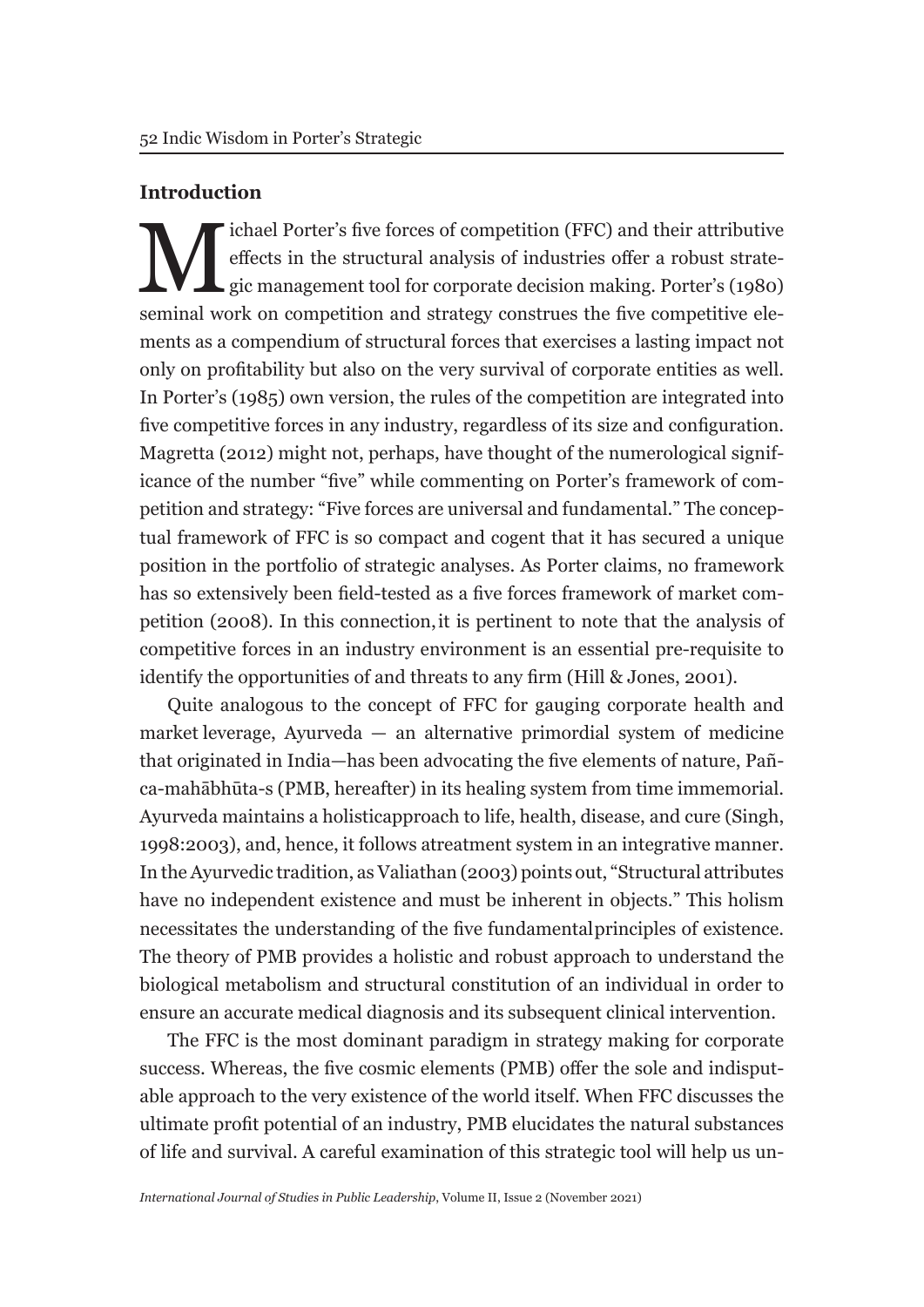derstand that the five forces model is an amazing customisation of the primordial construct of the Ayurvedic tradition about the bio-physiological constitution of the human body and its prognosis. The two structural designs discovered, tested, and popularised seem to display cogent functional resemblances in the seemingly contrasting disciplines of management practices. This paper makes a cogent review of the two analogous theoretical paradigms from a multi-disciplinary perspective and seeks to unfold their functional similarities.

Hence, this heuristic inquiry proffers answers to the following specific questions: First, is there any operational congruence in both the disciplines (PMB and FFC)? Second, how does the theory of PMB look at business situations as articulated in the systems thinking to create learning organisations? Last, is PMB a better meta-theory that can subsume specific theories in management?

This study contributes to the literature in two respects. First, it presents a one-to- one correspondence to the structural elements of PMB and FFC, thereby facilitating a better understanding of the two theoretical paradigms. Second, it postulates a few theses latent in the metatheory of PMB with regard to their business applications. These propositions can be subjected to empirical examination in the future. The rest of this paper has been thus organised: The following two sections will offer a focused review of these two theoretical paradigms independently, followed by a consensual view presented by identifying their similarities and a semiotic narration of the holistic attribute of PMB.

#### **The Five Forces of Competition (FFC)**

Michael Porter is known to be a prolific researcher on competition and strategy.

Business strategists cannot overlook the "competitive forces and their underlying causes" in the process of strategy formulation and its implementation. Porter (1980) endorses, "Understanding industry structure must be the starting point of strategic analysis" (p. 7). The structure of the FFC model can be discerned from Porter's (2008) own words, "…understanding the competitive forces and their underlying causes reveals the roots of an industry's current profitability while providing a framework for anticipating and influencing competition over time" (p. 80). The preponderance of FFC framework as an industry structure, irrespective of nature, size and spatial dimension, is well acknowledged (Porter, 1980; 1985; 2008), as it encompasses relationships fundamental to all commerce (Magretta, 2012) and the underlying force of industry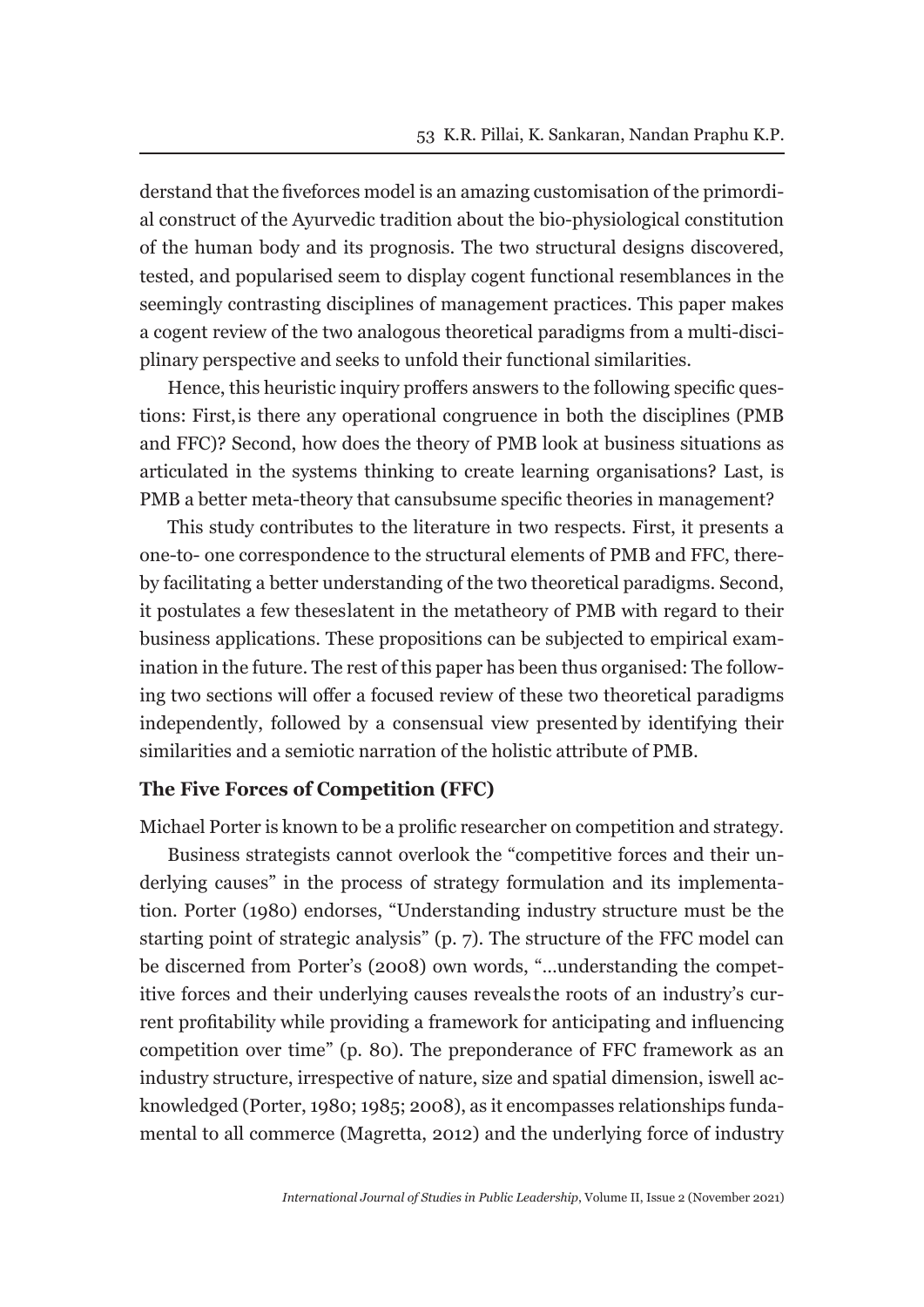competition is purely the economic structure (Porter, 1980). The overwhelming significance of competitive forces can be well deciphered from Porter's (1980) own words: "…the structural factors and market forces operating in global industries are the same as those in more domestic industries" (p. 276). Porter (1980; 1985) himself opines that the collective strength of competitive forces endorses the potential of firms to earn an adequate rate of return on investment in any industry.



**Figure 1:** Structural Constitution of Competitive Forces

These elements have been presented in such a way as to render unequivocal anatomy to competitive agents of the market. The structural configuration of FFC implies that the lower the threats from potential entry, substitutes and powers of suppliers and buyers, the higher will be the competitive leverage of a firm and hence higher profit potential and vice versa. Porter (1998) argues that the groundwork for any strategic agenda of action is to comprehend these underlying sources of competitive pressure. Ushering the ubiquitous nature of these competitive forces, Porter (1998) argues that the economic and technical fundamentals of every industry give rise to the constitution of the forces governing competition in that industry.

The industry competition, plumb in the middle of the structural design, articulates an air of prominence over the other forces. This element offers a clue to the intensity of rivalry among the existing firms; hence, it eventually determines the profit potential and long-term sustainability of firms. Many factors, such as the number of competitors in the industry, the relative market share, the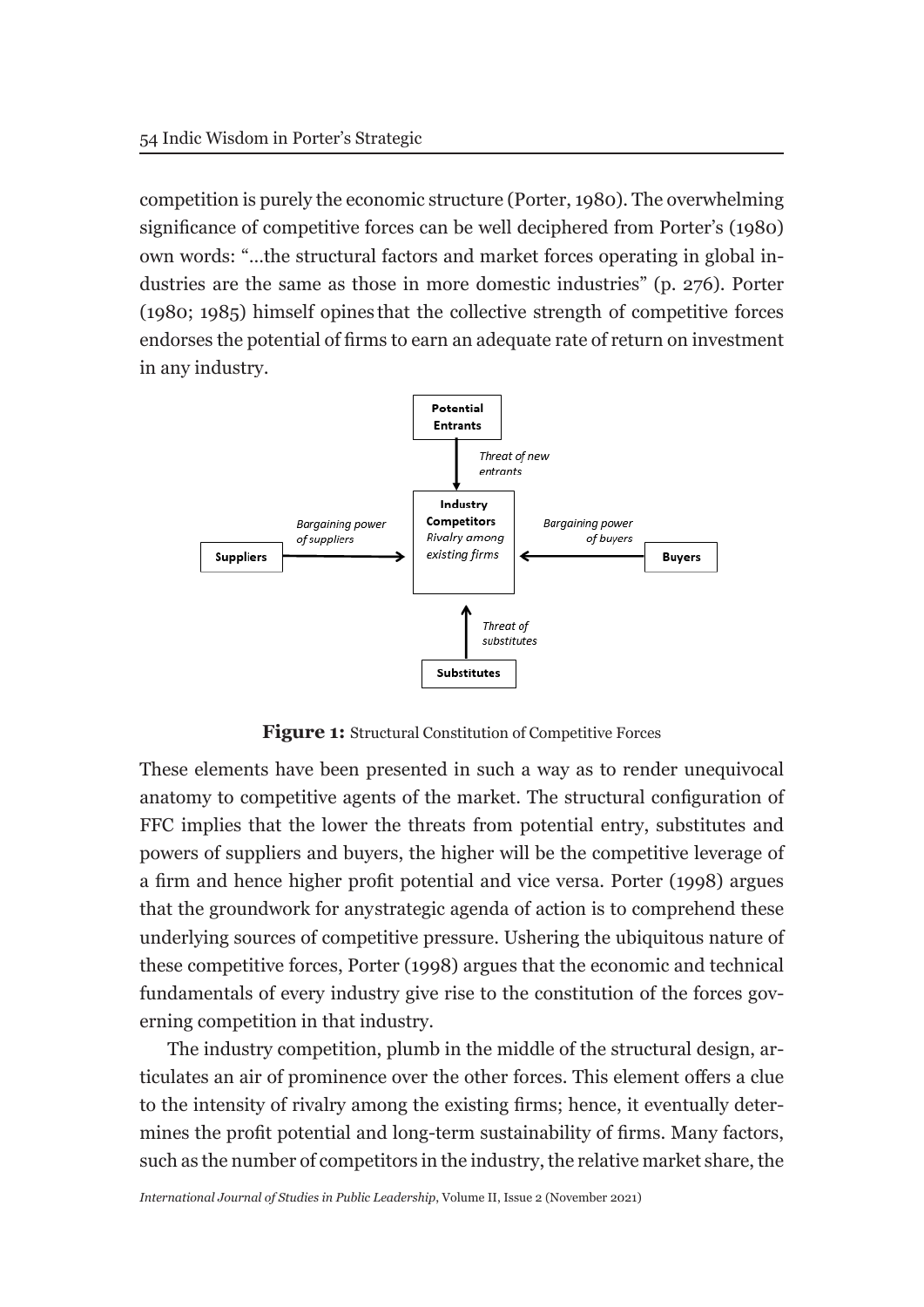phase of the life cycle, goodwill condition, and the intensity of rivalry are inputs to strategy making (Porter, 1980). Incessant competitive rivalry is reckoned as hazardous to all participants, as it will deplete their competitive strength. No new entry will be palatable to the incumbents in the industry, as it will intensify the industry competition, which will manifest in the shrinking market share and profit. Hence, the existing players in the industry will make every possible arrangement to ward off any potential entry into the market and maneuver to poise on (Porter, 1980). The collective bargaining power of suppliers and buyers would invariably be deleterious to the companies as they would be hit badly on net return. Thus, these two forces may work in opposite directions (cannot work in tandem), but the consequences are uniform: dwindling profitability and the threat of survival. The threat of substitutes also poses severe problems for survival in the market. Porter (1998) endorses that the strongest competitive force among the group has a formidable influence in strategy formulation, as the firm will have an upper hand on its strengths.

The use of the expression "competitive forces" signalled zero-sum bargaining and gaming in a transactional sense. For instance, the buyers could bargain with the referent firm to reduce prices, or, at worst, all together desert it preferring another industry rival. The bargaining power of the firm vis-a-vis the buyer depends on the number of players in an industry, of which the referent firm is a member; also, it depends on the number of firms in the buyer industry, exit options for the players in the buyer industry and so on. It is interesting to note that Porter's (1980) dominant logic is one of mainly looking for individual competitive advantages for the firm, given the structure of the industry in which it is a member.

Firms can leverage their competitive position by aptly addressing the structural attributes of the elements of competitive forces. A firm's competitive leverage is determined by how weak or strong the forces of competition are. The weaker a particular force, the lower will be competitive pressure, and hence the firm can reap more competitive advantage. Porter (1991) observes that the corporate strategists, on identifying the company's strengths and weaknesses, assess the forces affecting competition in an industry and their underlying causes. Porter (2008) concedes that companies can hardly get an attractive return on investment if competitive forces are intense and powerful. The industry structure grows out of a set of economic and technical characteristics that determine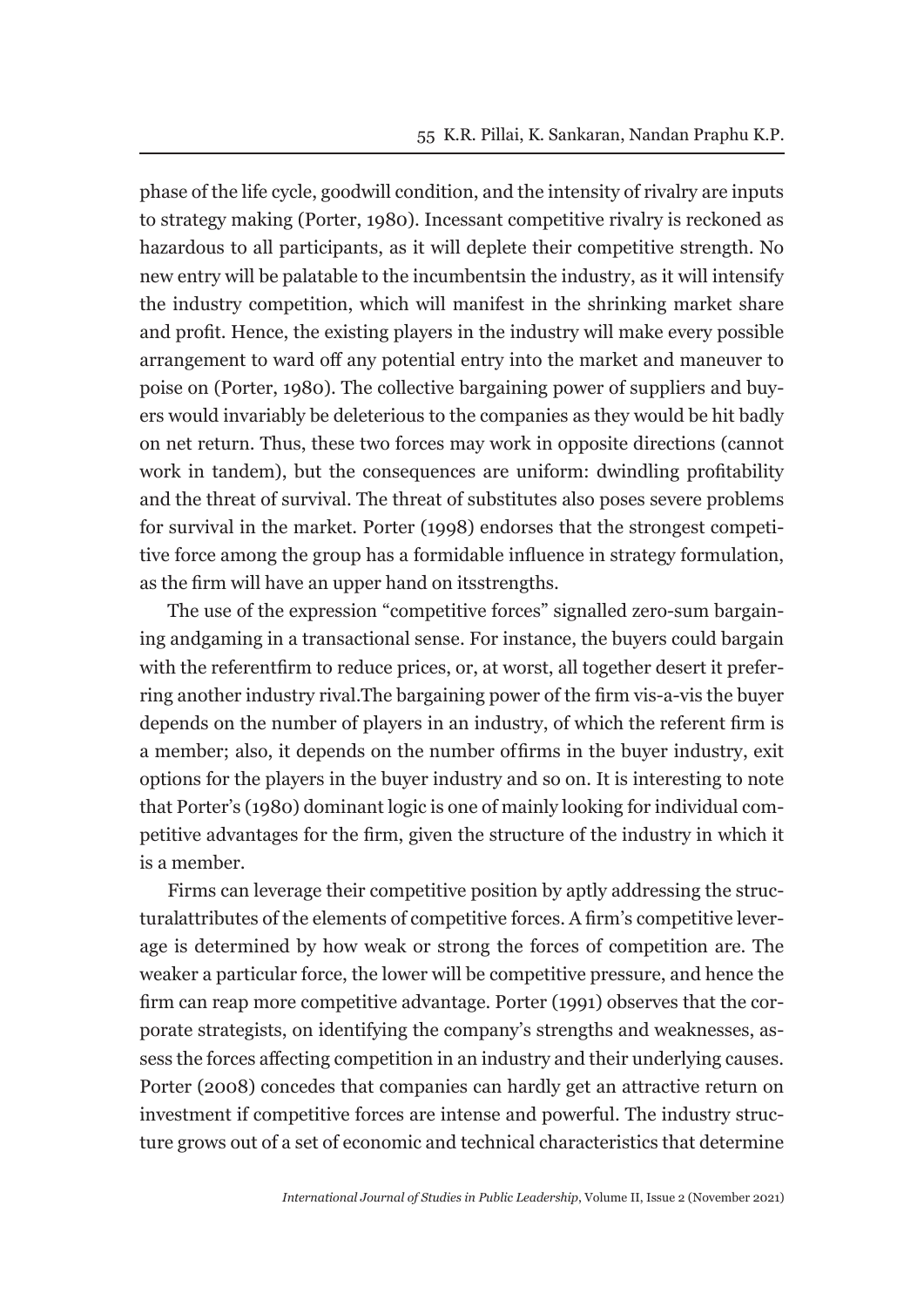the strength of each competitive force (Porter, 2008). Afuah (2009) argues that Porter's five forces model is a unique strategy framework, built on the philosophy of competitive spirit. Hence, a thorough comprehension of FFC is essential to alter the competitive forces to the company's favour in order to circumvent any potential or actual market adversities (Hill & Jones, 2001), and this calls for the inevitable intervention of an astute strategist to accomplishthe task.

### *Pañca-mahābhūta-***s (PMB): Five Elements of Nature**

The *Pañca-mahābhūta-s* are the building blocks of the universe. As such, they are the primordial elements. In a fractal sense, anything that exists in the universe, too, comprises the *Pañca-mahābhūta-*s, whether naturally occurring or human-made, whether at the cosmic level or the atomistic level. These *mahābhūta-*s are ether, air, fire, water, and earth, as presented in Figure 2. The basic tenet of PMB is cemented in the eastern thought of life and science of holism, which states that every creation is a manifestation of the supreme reality of oneness (Singh, 1998: 2003; Valiathan, 2003; Rastogi & Chiappelli, 2010). Hence, this concept became the foundation of Ayurveda to demystify the normal functioning of the human body, figure out its metabolic composition, understand illness/wellness situation and to reckon with the effect of a drug (Singh, 1998: 2003; Kurup, 2001; Rao, 2003; Valiathan, 2003; Majumdar, 2004).

Refer to Figure 2 "Continuum of *Pañca-mahābhūta-*s" on the next page.



**Figure 2:** Continuum of Pañca-mahābhūta-s The five cosmic elements (PMB) are reckoned as the building blocks of life

*International Journal of Studies in Public Leadership*, Volume II, Issue 2 (November 2021)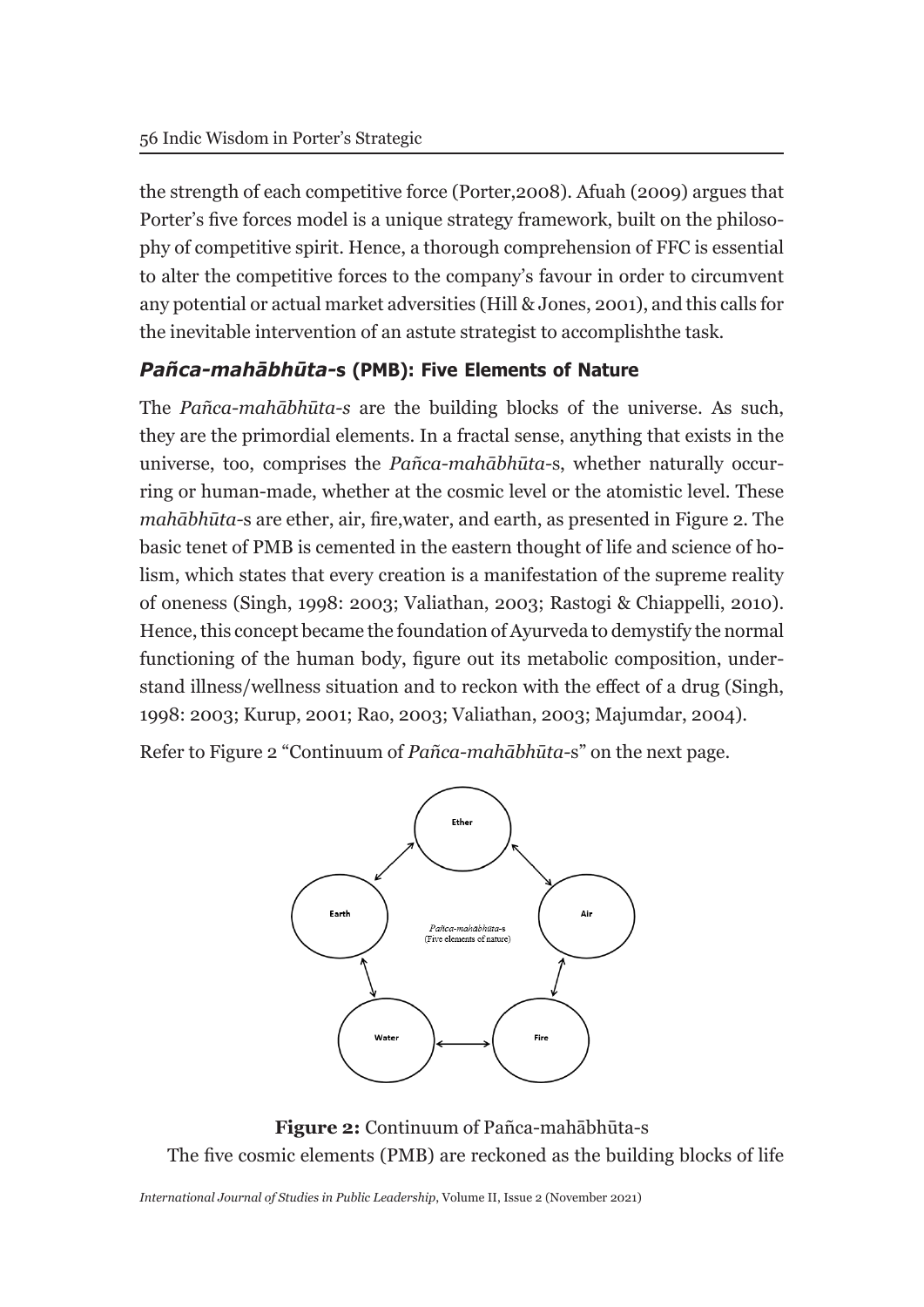in the universe (Majumdar, 2004; Rastogi, 2010). Acknowledging the analogy that the individual is a miniature replica of the universe, the ageless wisdom of Ayurveda endorses that all physically perceivable materials are primarily composed of the five fundamental elements (Singh, 1998; 2003). The healing system originated in the East, especially in India, which was fundamentally rooted in the co-existential holism of man and nature. In such a system, any disorders of the body were construed as the manifestation of disequilibrium of body constituents (Valiathan, 2003). The five fundamental elements of nature (PMB) are contained in all living and non-living organisms on earth. However, their various permutations and combinations assign different properties to physical entities and perpetuate themselves in a continuum.

Ayurveda draws everything from the knowledge of these five subtle elements of PMB, as it unfolds the mysterious physiological property of human beings. Validating this postulate, Rastogi and Chiappelli (2010) affirm that the visible form of life is materialised though the formation of PMB as a condensation and combination of the five elements. The composition of these five elements ideally communicates the subtle constituents of matter, which together create a perception of forms that can be sensed by the human mind (Majumdar, 2004). The Mahābhūta notion is the manifestation of the visible matter of existence, which is a consolidation of the invisible formative units of particles (Rastogi, 2010). The Pañca-mahābhūta-s make up all things from the most sthūla (grossest) to the most sūksma (subtlest). Thus the universality of the idea is readily apparent.

Because of the universality of the paradigm of Pañca-mahābhūta-s, we can also say that these Mahābhūta-s themselves possess gradation from subtlety to grossness, ether being the subtlest and earth, the grossest. It is also true, as pointed out by many (for instance, see Bhatt, 2017), that from ether to earth, we can discern a particular ordering of the elements on the subtlety-grossness scale. Ether (the subtlest) is followed by air, fire, water, and, finally, earth (the grossest). It is not difficult to see how ether is considered by some to be śūnya or void (for instance, Singh, 2015). Similarly, at the other end, the earth is the most "solid" or the grossest. These gross elements, when compounded, make up the material universe, and thus exist in five mutually propelling forces.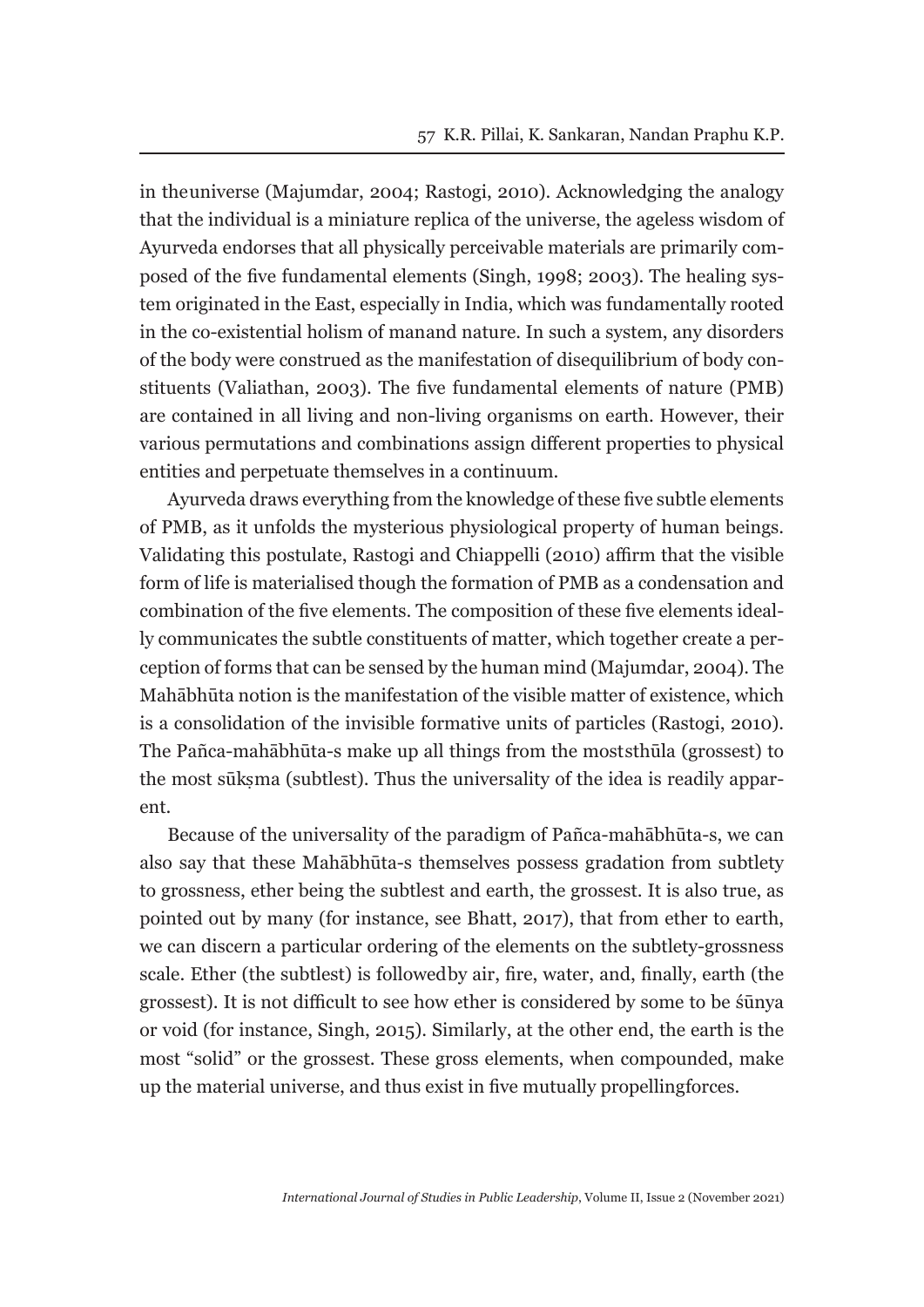#### **Congruence in Both the Disciplines**

The dynamic nature of a firm offers ample scope for conceptualising it to the enormous complexity of the human body. The analogy of FFC with that of PMB has been envisioned due to their undeniable resemblance in the structural composition and prognosis as strategic tools. The PMB concept of existence is based on the notion of the five senses of knowledge, with which we empirically connect to the outer world.

Analogously, the five elements of industry structure are ideally the organs of knowledge (information, which is ascribed to be an input to the decision support system), through which an organisation can obtain a precise feel of the firm's positioning in the industry and its competitiveness.

A close examination of these two systems would ascribe some sort of attributive resemblance to the elements of both the structural constitutions. The PMB concept in Ayurveda, as a primordial system of health and healing, attempts to articulate a concrete and comprehensive knowledge about human bio-physiological attributes and a credible prognosis of the health condition of an individual (harmony or disharmony in their

doṣa-s), which, in turn, dictates the type and magnitude of the treatment protocol. Similarly, competitive forces can also create equilibrium (harmony, stability) or disequilibrium (disharmony, chaos) in the market, owing to their varied compositions.

Magretta (2012) contends that the structural configuration established by the FF signals to the constitution, operation, and resilience of an organisation. This can be a reiteration to our construal of the structural similarities of FFC and PMB. Further, Porter (1985) argues that the rules of the competition are embodied in the five competitive forces in any industry. Not all the five forces are equally important. The business strategists take full cognisance of the relative strengths and weaknesses of each competitive force for strategy formulation and management intervention. Ayurveda stresses the importance of "the identification of the predominance of certain bio- humours to assess the peculiar metabolic disposition of the patient" (Rastogi & Chiappelli, 2010), which precisely facilitates adequate and effective clinical intervention.

This observed structural semblance of the two systems enables us to offer a one-to-one rendering of Porter's five force model in terms of Pañca-mahābhūta-s, as represented in Table 1 on the next page.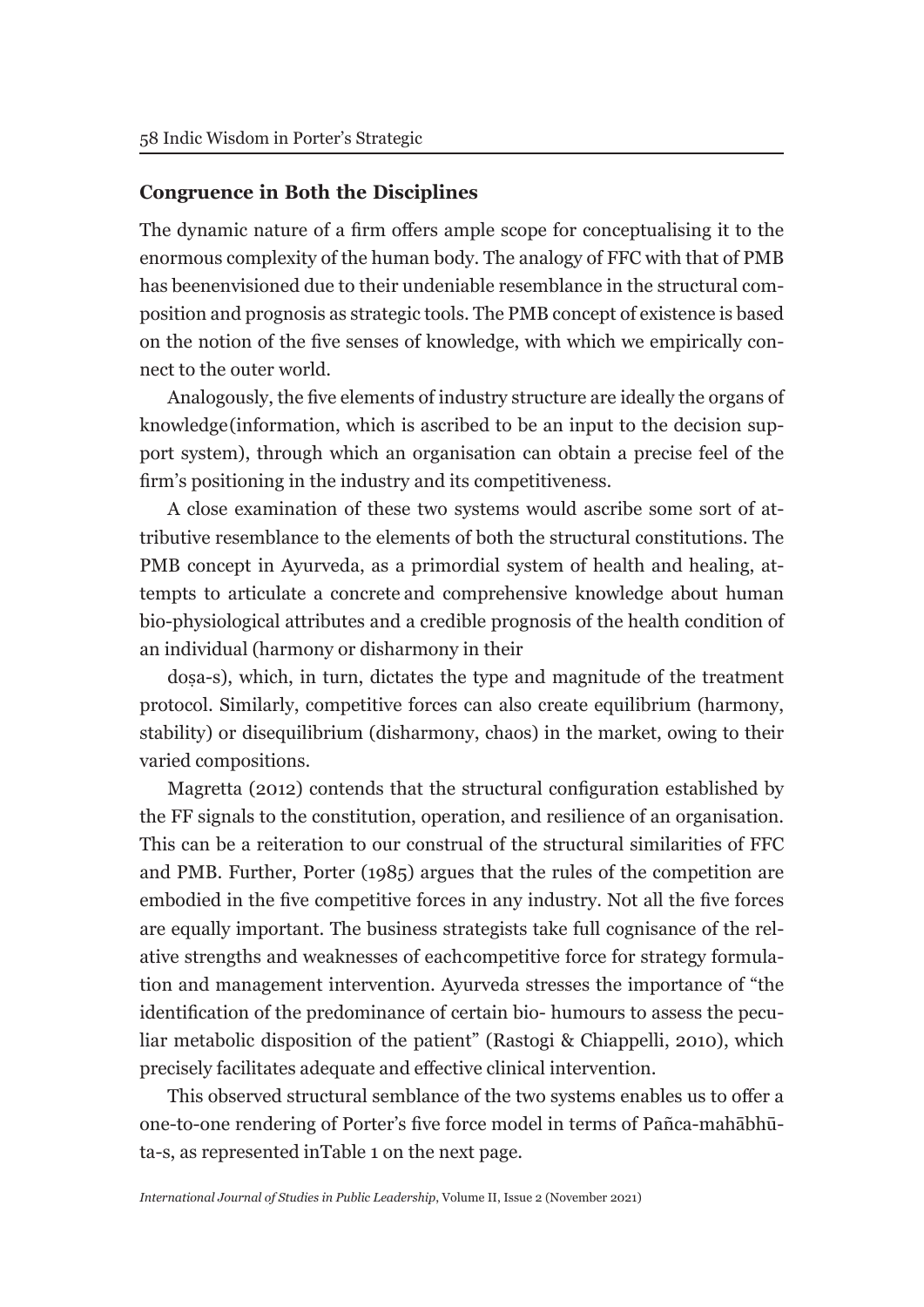| Pañca-mahābhūta-s                                                                                                                                                                                                                 | <b>Element in Porter's Five Force framework</b>                                                                                                                                                                                                                                                                                                                                                                                                                                                                                                                                  |  |
|-----------------------------------------------------------------------------------------------------------------------------------------------------------------------------------------------------------------------------------|----------------------------------------------------------------------------------------------------------------------------------------------------------------------------------------------------------------------------------------------------------------------------------------------------------------------------------------------------------------------------------------------------------------------------------------------------------------------------------------------------------------------------------------------------------------------------------|--|
| Ether: The unknown atmosphere all around<br>that can provide signs/symptoms of new<br>beginnings or surprises. It is amorphous,<br>metaphysical and all integrative.                                                              | In a transactional field of activity, these are omnipresent entities in<br>the firm's environment that can spring surprises, unpleasant for the<br>most part. They could manifest as surprises from entrants into the area<br>who can jeopardize the existingplans of members of the industry and, of<br>course, the referent firm. This unknownis <b>potential entrants.</b>                                                                                                                                                                                                    |  |
| <b>Air</b> : The most basic raw material that is<br>required to bestow and retain the life form.<br>Metaphors like "breathe new life into" is a<br>reminder of the power of air as the principal<br>input to life or life-energy. | The input stream consists of the <b>supplier</b> domain, which provides the<br>basic raw material for the process on hand; these may be material or<br>intangible inputs like knowledge or competence. Suppliers feed the firm<br>with resources to accomplishthe production goal. The relationship with<br>the supplier can be fashioned in the transactional "bargain" viewpoint.                                                                                                                                                                                              |  |
| Fire: That which can transform and consume<br>everything. This implies the energy that is at<br>the gross level would mean annihilation.                                                                                          | Here what can consume or destroy everything is rivalry. This fire in<br>capitalistic systems is what competitive energy is about. This may<br>transform the firm to take further strides through benchmarking and<br>adopting the best industrial practices. When used for the right purposes<br>it is healthy competition and progress, or it may cause destruction<br>as in unbridled, political, mutually destructive one-upmanship. The<br>extreme competitive rivalry will turn the market to a red-ocean, owing<br>to relentless bloodshed and unsettled corporate enmity. |  |
| Water: That which flows and is evocative of<br>the changes over time or the flow.                                                                                                                                                 | What really may change or ought to change over time vis-a-vis the<br>firm-customer relationship would be in terms of what is offered to the<br>customer by the firm, viz., the product. There may be big changes or<br>small changes reflecting the product offered. This, at the transactional<br>level, is what Porter frames as threat from <b>substitutes</b> . The substitute<br>may appear incremental or as a quantum change. And there is nothing<br>that prevents the referent firm to offer its suppliers new products that<br>cannibalise its own existing products.  |  |
| Earth: The foundation on which everything<br>perches and flourishes.                                                                                                                                                              | The "force" that really forms the underlying foundation on which<br>stands the business, viz., the customer. Any firm flourishes on the<br>strong edifice of brand value and customer loyalty. The referent firm<br>can transcend the "customer beware, quid-pro-quo transactional<br>relationship" to a higher form where service orientation and innovations<br>like co-design of products in cooperation with the buyer could take<br>place.                                                                                                                                  |  |

# **Table 1:** One-to-one Correspondence of PMB and FFC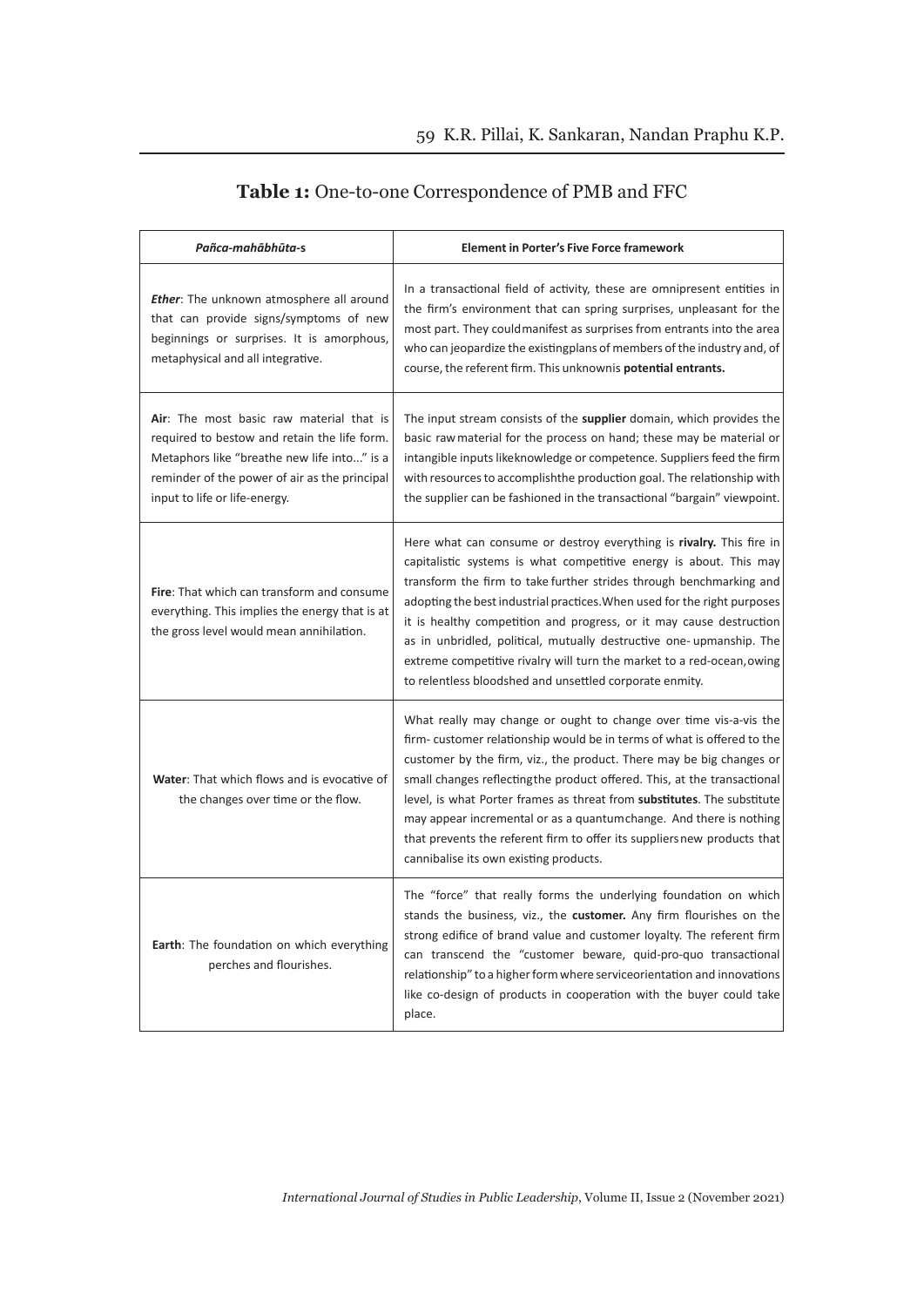Ayurvedic treatment takes full cognisance of the bio-physiological disposition of patients, which is acknowledged as *tridoṣa-*s (Fox, 2016). *Tridoṣa-*s are the three primary constituents of the physiological systems, which constitute the fundamental elementary metabolic properties of living organisms (Majumdar, 2004; Rastogi, 2010), and are the preconditions of health and wellness. These are the three forces of life, which are derived from PMB, and the elemental energies behind these forces are *vāta* (ether/air), *pitta* (fire/water), and *kapha* (water/earth). *Tridoṣa-*s, being the barometer of biological rhythm, regulate the entire functioning of the human body (Kurup, 2002). Rastogi (2010) states that the theory of *thridosa-*s, fundamentally, makes the *Mahābhūta* theory operational. Understanding *tridoṣa-*s is essential to discern the underlying metabolic property of biotic and abiotic things, which inherently form the basis of material creation. Jayasundar (2010) has operationalised *vāta*, *pitta*, and *kapha* to indicate movement, transformation and stability, and compactness, respectively.

In the same vein, one can construe and distillate the corresponding structural disposition of Porter's five forces of competitive advantage, as depicted in Table 2. We argue that the five competitive elements can be subsumed into the triadic dispositions, such as innovation, reputation, and agility. Being the barometers of the relative strength of any organisation, this triadic compendium of organisational dispositions resonates, mostly, with the cues for the competitive spirit of firms and industries. These three attributes can ascribe the functional congruity to the three generic competitive strategies of Porter (1980), such as differentiation, cost-leadership, and focus. Innovativeness signals how the existing firms make any potential entry easy or difficult, by staying ahead of substitutes. Potential threats from substitutes will be futile in case the firm is innovative. Schumpeter (1934;1983) argues that entrepreneurial innovation begets creative disruptions in the market, which, fundamentally, redesign the boundary and structure of a firm. Innovation, being at the core of strategy, must have an integrated approach to confer value proposition in the market (Kim & Mauborgue, 2004). The adoption of innovation contributes to the performance effectiveness of the organisation (Damanpour, 1991). An innovative firm maintains a proactive strategy to be unique and stay ahead of the curve perennially.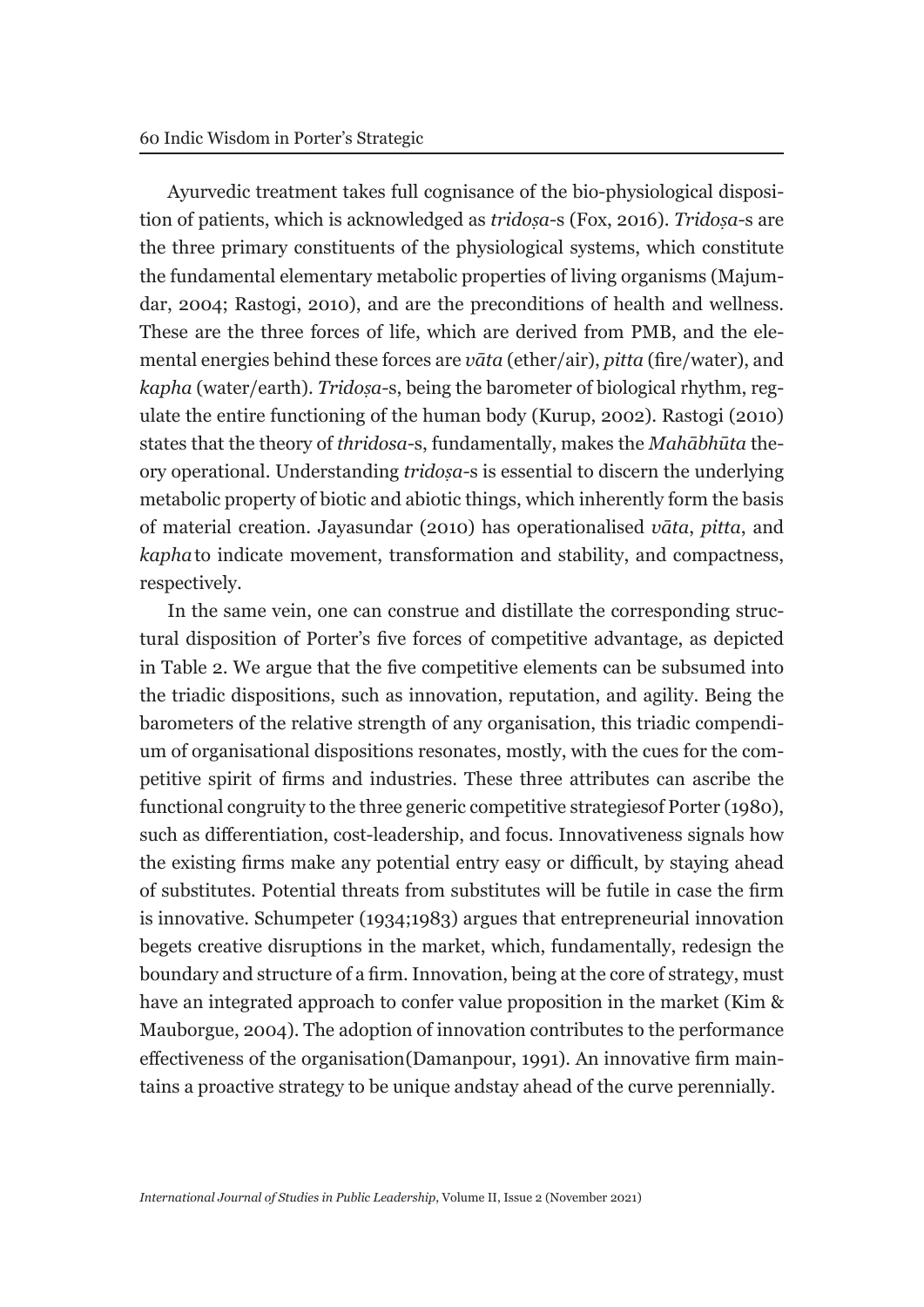| Pañca-mahābhūta | Tridosha-s  | <b>Five Forces</b>    | <b>Triadic Dispositions</b> |
|-----------------|-------------|-----------------------|-----------------------------|
| Ether           |             | Potential entrants    |                             |
| Air             |             | Threat of substitutes |                             |
| Fire            | Vatha       | Industry rivalry      | Innovation                  |
| Water           |             | Suppliers             |                             |
| Earth           | Pitha Kapha | <b>Buyers</b>         | ReputationAgility           |

**Table 2:** The Three Attributive Dispositions in Both the Systems

A firm obtains unshaken stature when it has ample reputation in the marketplace. It can manifest its corporate reputation when it can take precedence over rival firms to acquire and retain credible suppliers. Literature offers ample evidence on the role of corporate reputation, though an intangible asset, to build competitive advantage for a firm (Porter, 1990; Srivastava et al., 1997; Sheehan & Stabel, 2010; Bronn & Bronn, 2015; Clark & Motgomery, 1998; Clark & Guy, 1998). Clark and Motgomery (1998) argue that corporate reputation, being a credible defender of its markets, can deter competitive attacks against it. Porter (1990) has noted that the competitiveness of a firm lies in its ability to exert pressure on investment and innovation. Reviewing the extant literature, Clark and Guy (1998) have observed strong empirical evidence regarding the positive effect of innovation on competition.

Examining reputation in systems thinking perspective, Bronn, and Broon (2015) posit that it has high leverage in securing corporate goals across a range of competing and conflicting interests. Sheehan and Stabell (2010) argue that reputation is a crucial driver of competitive advantage, specifically in knowledge-driven firms. How possessive a firm must be regarding its reputation is well deciphered from the words of Srivastava et al.

(1997): "A focal firm's reputation is advantageous in establishing competitive norms of conduct, only when the firm is able to convince its rivals to believe that it is willing and able to defend its reputation" (p. H3). Hence, corporate reputation can make corporate rivalry ineffective.

Dealing with suppliers and buyers, whose very matters of pursuance are contestable with trade-offs, requires ample agility. Agility is perceived as the direct indicator of a firm's time-based competitiveness (Kumar & Motwani, 1995). In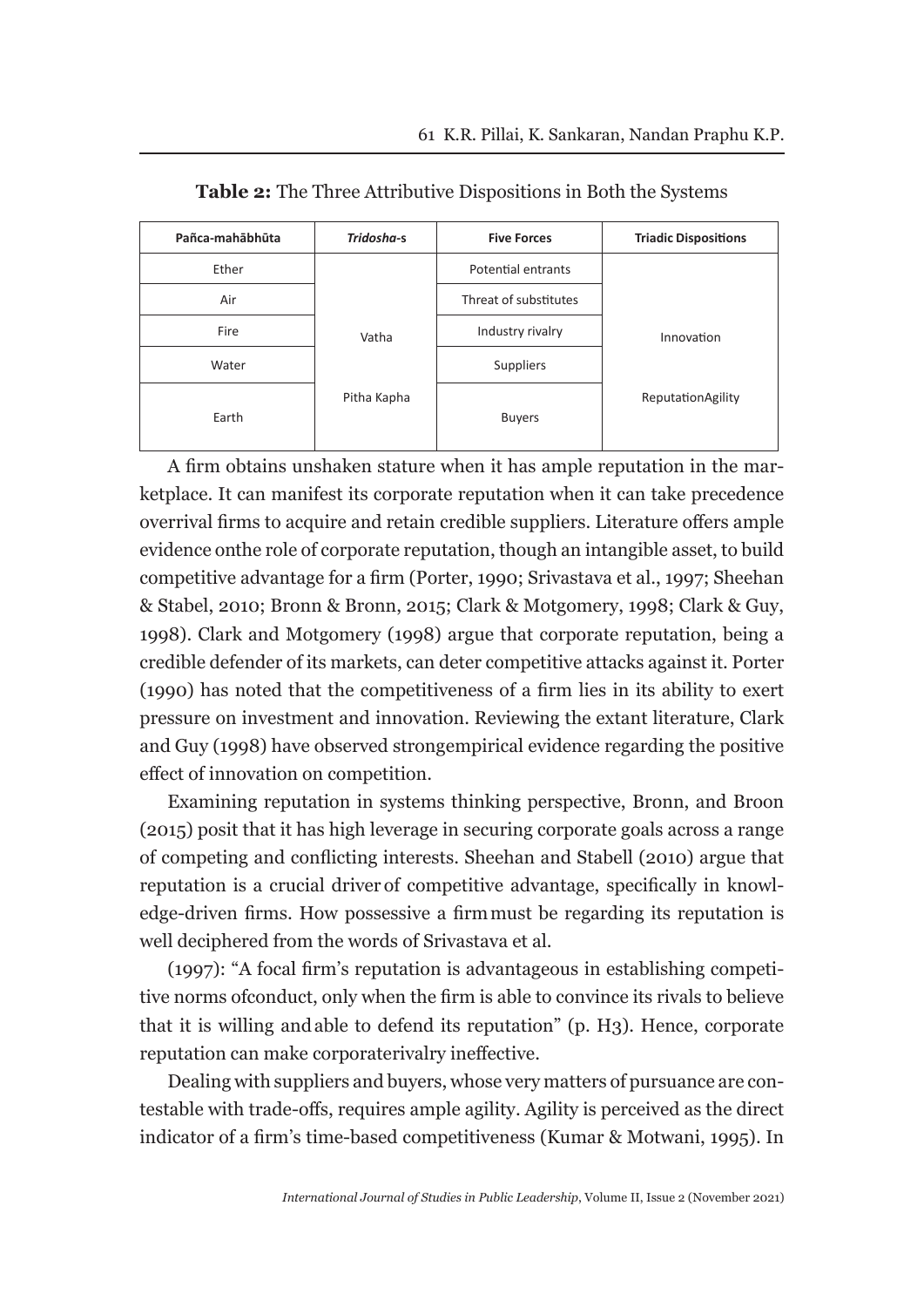this context, Narasimhan et al. (2006) argue that agility encompasses the flexibilities of several sorts. In the FFC framework, it is the capability of a firm to respond swiftly to the mutually contestable aspirations of suppliers and buyers. Agile movements can make enormous strides in the market (Highsmith, 2014). Accordingly, Christofi et al. (2013) discuss how strategic agility generates a sustainable competitive advantage. In a similar vein, resource fluidity is the primary driver of strategic agility (Christofi et al., 2013).

The suppliers' adaptability and accommodating nature ensure any firm's resource fluidity. Therefore, Teece et al. (2016) posit that organisational agility equips the firm with dynamic capabilities, which are indispensable to address deep uncertainties in a continually changing market situation. Dynamic capabilities enable a firm to create, extend, and modify organisational resource-base (Kurtmollaiev, 2017). Agility enables firms to make quick decisions with operational dexterity.

The FFC framework allows a firm to see through the complexity and zero in on those factors that are critical to competition in the industry and identify strategic innovation (Porter, 1985). Porter's FFC model provides a systemic way through which managers can analyse their business situations and design strategic interventions (Oliva, 2002) to leverage market opportunities. Porter (1991) posits that the essence of strategy formulation is in dealing with competition in the market. The corporate strategists aptly address the composite strengths of these five competitive elements while jockeying their firm's position in the industry toward an enduring mission to influence these forces in favor of their company (Porter, 1991). The PMB construct is fundamentally a tool to quantify the pathogenetic attributes of the human body and, hence, appraise the need for critical healthcare interventions in any given condition (Rastogi, 2010).

Porter's (1980) question regarding why some firms are more attractive than others amply resonates with the question in Ayurveda regarding why some individuals are healthier than others. The Ayurveda tradition perceives that the harmonic existence of PMB is a precondition of healthy living. Hence, the ultimate aim of Ayurvedic treatment is the restoration of the lost balance of PMB in an individual (Rastogi & Chiappelli, 2010). This restoration is akin to the resilience of firms in any post-crisis period. It is a turnaround strategy and resilience call for an all-encompassing holistic approach. Hence, we discuss the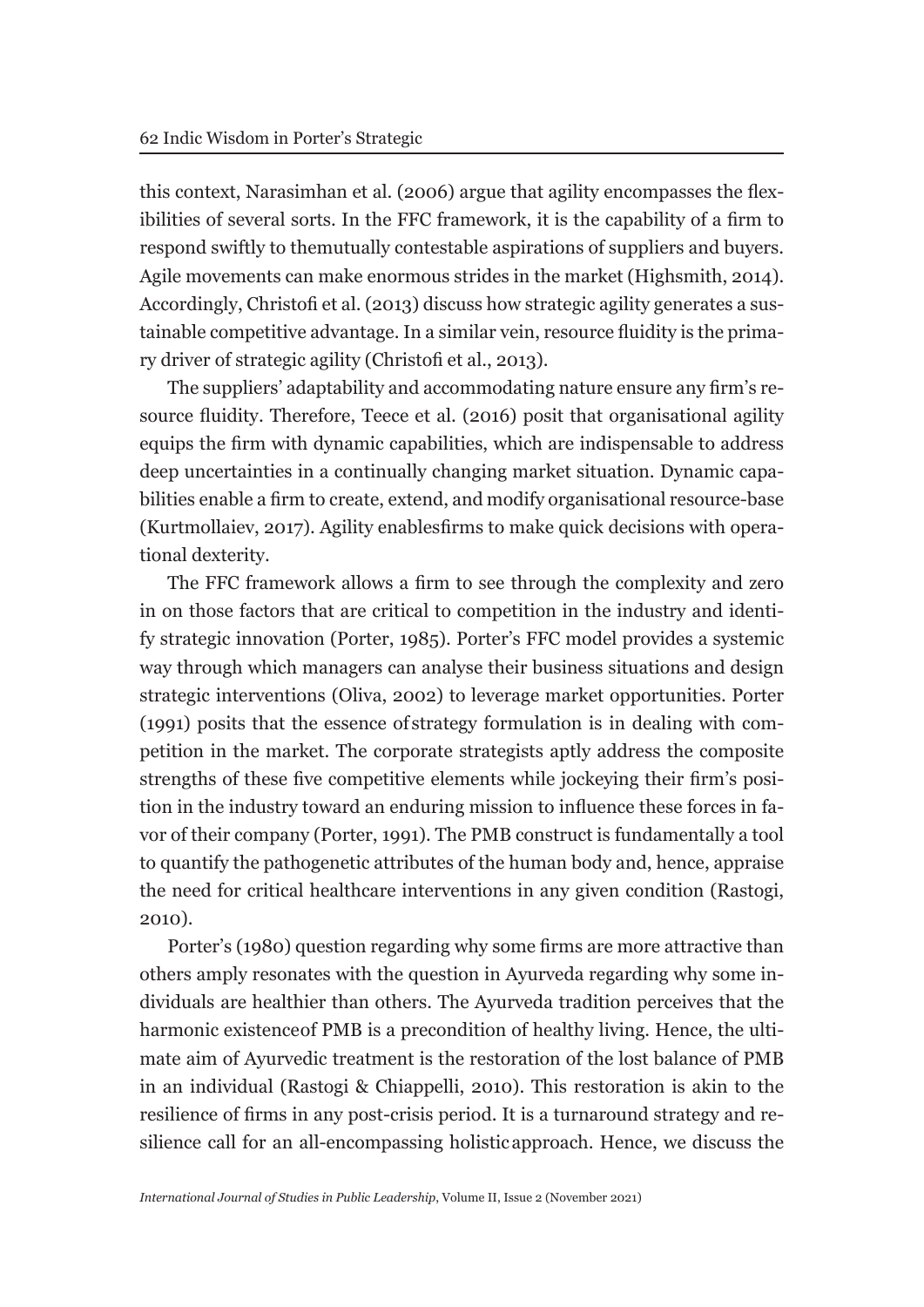significance of a systemic and holistic approach (the very philosophy of PMB) in business decision making.

### *Pañca-mahābhūta-***s and Holism**

Does the theory of PMB help us holistically understand business? This section addresses the issue. Holism can be found in the idea of learning organisations (Sinakou et al., 2019) and the practical tools of systems thinking (Forrester, 1994). The underlying argument of systems thinking lies in the idea that events are only the reflections of choices that individuals and firms make in their behavior (Jackson, 2003). However, behaviour itself is influenced by the systemic structure that inspires both individual and firm behaviour and the resulting events. In this context, systems thinking comes close to the notion of holism that PMB articulates. Jayasundar (2013) argues that Ayurveda propagates a system perspective in health and therapeutic management. This section discusses how the theory of PMB looks at business situations as articulated in systems thinking to create learning organisations.

### **Holism and Systems View of Life**

Fritjof Capra explains holism as the "systems view of life" (Capra, 1982, p. 265), which symbolises viewing life not in parts, but as a whole. Accordingly, systems view of life is captured by Capra in the following words: "The systems view looks at the world in terms of relationships and integration. Systems are integrated wholes whose properties cannot be reduced to those of smaller units. Instead of concentrating on basic building blocks or substances, the systems approach emphasises basic principles of organisation" (Capra, 1982, p. 266). Accordingly, we consider that the theory of PMB presents a systems view of life as its fundamental postulate is holism. However, this posits a question on whether the theory of PMB can be equated with any other management theory. In this regard, we argue that the theory of PMB does not compete with the theory of FFC, nor does it claim that it has in it the elements of the theory of FFC.

Therefore, this paper does not advocate the "historical antiquity" of the theory of PMB, nor does it attempt to show that it is a better theory than the theory of FFC. Instead, we advance an intuitive and scholarly endeavour to unravel the seemingly evident, theoretical coherence of FFC with PMB.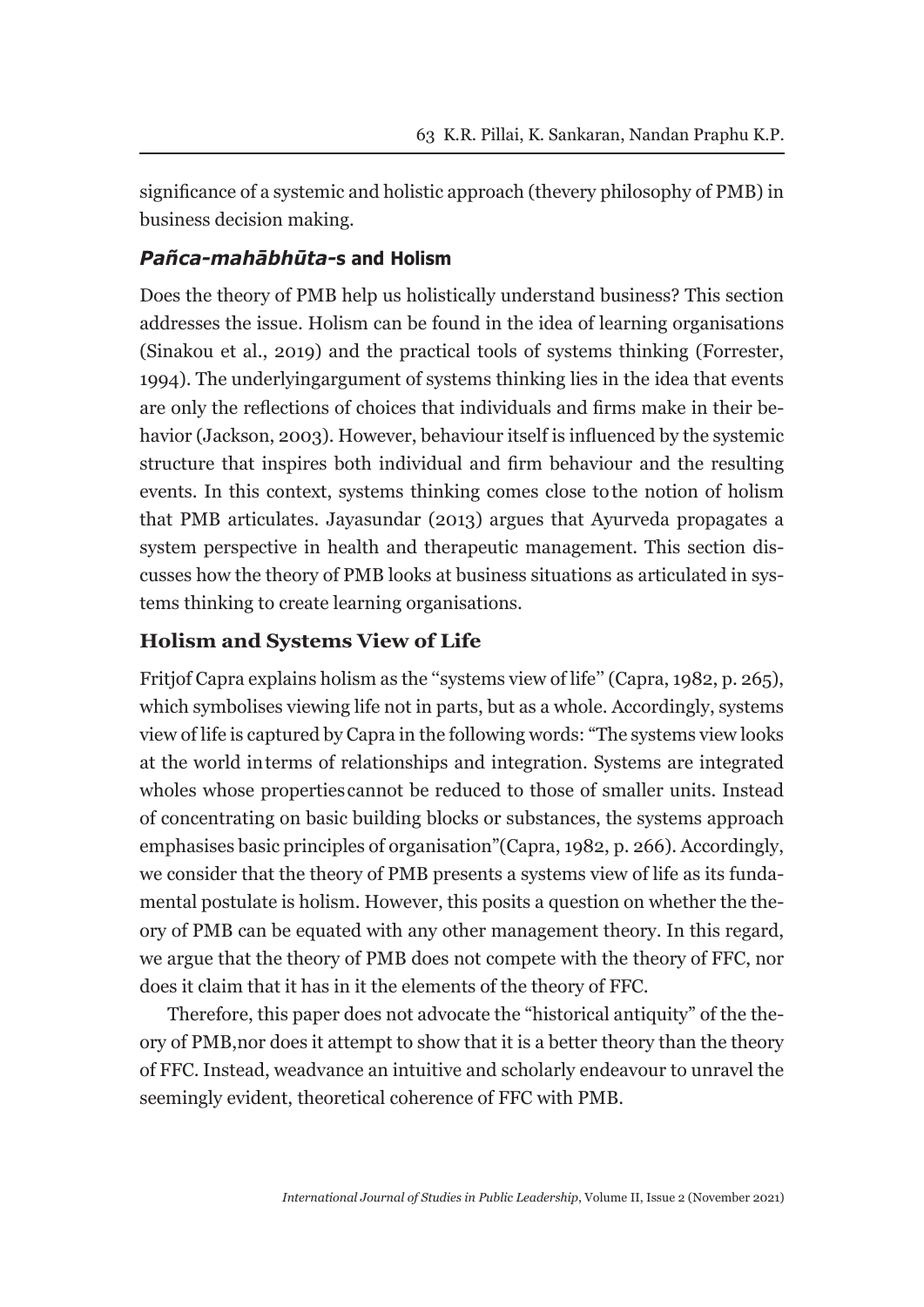#### **PMB as a Meta-Theory**

However, we argue that the theory of PMB can be articulated as a meta-theory. Meta-theories are conceptualised as "theories of or about theories" (Pierce & Aguinis, 2011, p. 316). Scholars classify meta-theories as philosophical meta-theories and formalised meta-theories (Popper, 1963; Bacharach, 1989). Philosophical meta-theories are those that discuss the nature of theories, their functions, and their composition.

However, formalised meta-theories are those that discuss "overarching principles that transcend specific topics or domains of study" (Pierce & Aguinis, 2011, p. 316).

Philosophical meta-theories discuss the theories at the philosophical level—for example, inductive or deductive theories. However, the formalised meta-theories discuss the broad principles of certain phenomena. The difference between specific theories and formalised meta-theories lies in a specific explanation of a specific phenomenon of research interest and the broad explanation of a broad phenomenon. For example, scholars have articulated a meta-theory such as "the too-much-of-a-good thing" effect phenomenon (Pierce & Aguinis, 2011) that explains why "more is not better" as against the common assumption in the linear models that "more is always better." The "too- much-of-a-good thing" effect theory explains why an independent variable, which is a "good" or "desirable" variable, produces adverse outcomes in a dependent variable beyond a point that is known as the inflection point.

In this connection, we argue that the theory of PMB is a meta-theory that subsumes many popular theories of management, including the theory of FFC and the theory of learning organisations. Further, we argue that the principle of PMB can be applied to different situations of life, including those of business. The essential idea of PMB is that it constitutes foundational principles, which enable the metamorphosis of consciousness into matter. Jayasundar (2013) argues that the theory of tridosha can best explain the quantum concept of interrelatedness inbuilt into Ayurveda. Hence, the PMB is, unarguably, a unifying theory. If this is what constitutes PMB, it should serve as a guiding light for decision-making in the business context too.

#### **Overarching Principles**

We argue that there are at least four overarching principles that are embodied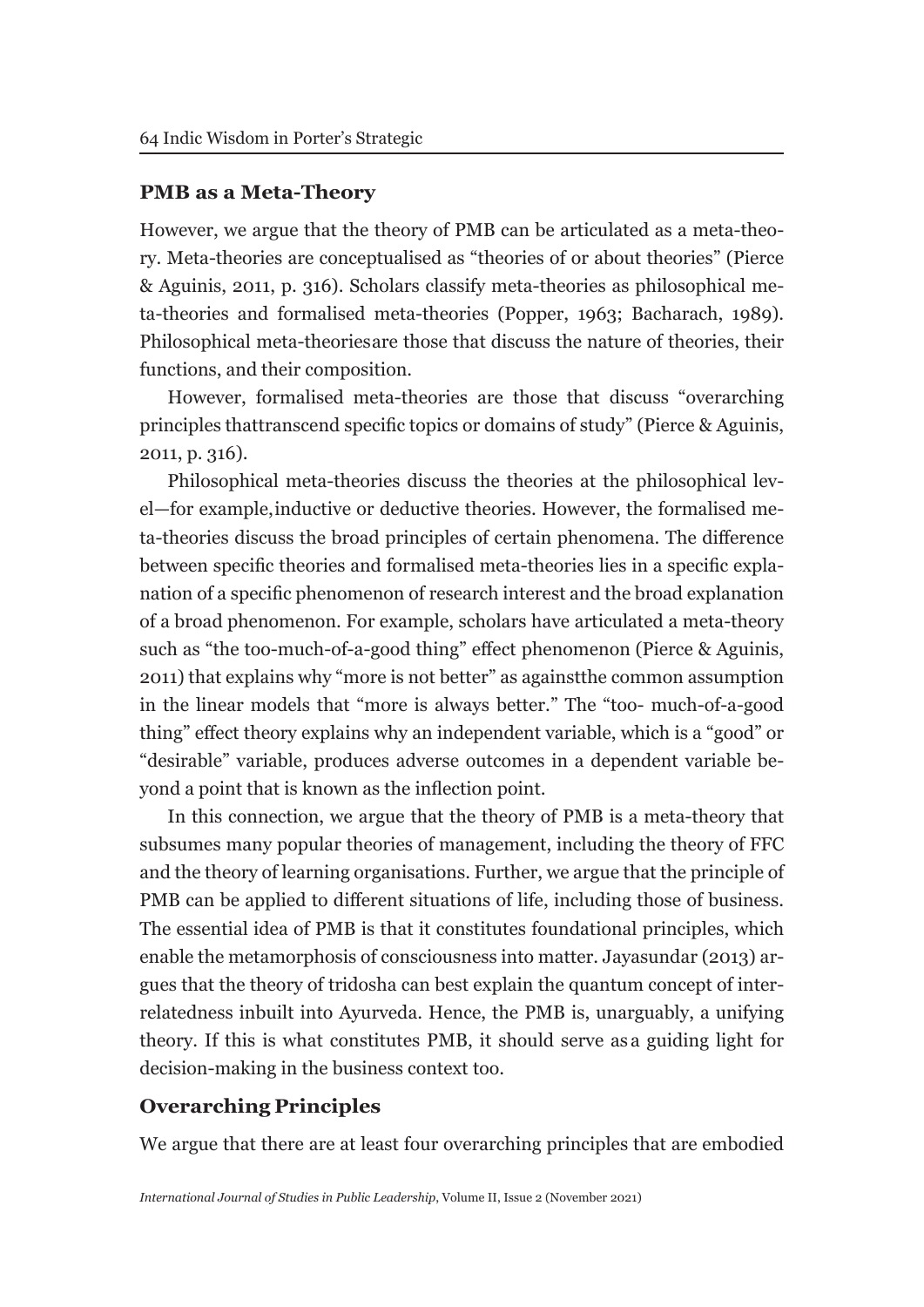in the meta-theory of PMB. First, the PMB advocates the principle of exchange and contactembodied in the PMB element of "air." Second, the PMB principle of "fire" is the principle of sustenance, which emanates from the human aspiration for progress. Third, the PMB principle of "water" or "apaḥ" is the principle of expansion or diffusion. Last, the PMB principle of "earth" is the principle of cohesion. We draw this interpretation of the principles of PMB from the works of Sri Aurobindo, the Indian philosopher and yogi. Sri Aurobindo considers the principle of akasha, the first element of PMB, as "apure material extension in space" (Aurobindo, 1972, p. 87), which is not a sufficient ground to create forms. The element of "air" or "vāyu" symbolises the force or the principle that facilitates contraction and expansion, or the principle of exchange. Sri Aurobindo conceptualises it as the "material force modifying its first ethereal status assumes a second, called in the old language the aerial, of which the special property is contact between force and force, contact that is the basis of all material relations" (Aurobindo, 1972, p. 88). Arguing that the material force of contraction and expansion is not enough to create material forms, Sri Aurobindo talks about the material force that acts as the sustaining principle, which enables the concretisation of material forms, the element of "fire" or "agni," which he terms as the sustaining principle. Arguing that the Consciousness will not be able to transform itself into stable forms of Matter without the intervention of the principle of "water" or "apaḥ," Sri Aurobindo postulates that the principle of "water" or "apah" is needed to create the possibility of "diffusion."

Accordingly, Sri Aurobindo (1972) advocates that a "fourth state characterised by diffusion and the first medium of permanent attractions and repulsions, termed picturesquely water or the liquid state…" (p. 88). Solidification of material forms is sought to be facilitated by the principle of cohesion, the principle of "earth," or the principle of "pṛthvī." Thus, the four principles, i.e., the principle of contraction and expansion, the principle of diffusion, the principle of sustenance, and the principle of cohesion, constitute the meta-theoretical principles of the theory of PMB.

#### **Propositions Based on the Meta-Theory of PMB**

A meta-theory presents overarching principles to explain the phenomenon of research interest. Accordingly, we argue that the theory of PMB is a meta-theory that constitutes the four overarching principles that can subsume many spe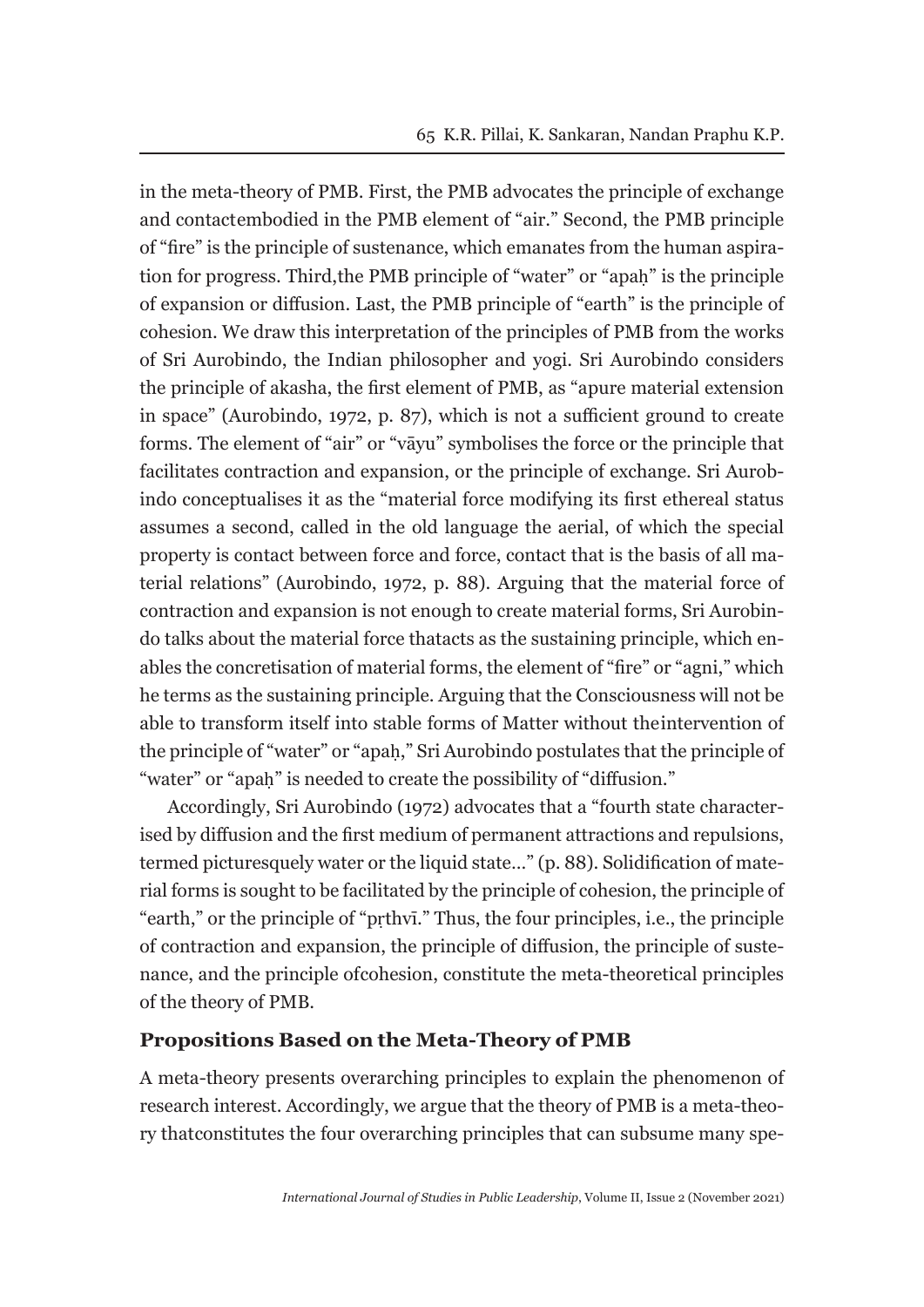cific theories, such as the theory of FFC. Accordingly, we present the following propositions:

Proposition 1: The higher the sustaining principle, the stronger the firm's desire to arrest its tendency to lower its performance standards.

Proposition 2: The higher the competition that pushes a firm toward a lose-lose kind of business situation, the higher the need for gainful diffusion in business ventures.

Proposition 3: The more robust the tendency to invoke "fixes" to a managerial problem, the higher the need for the principle of cohesion that provides a shortterm solution to the "symptomatic problem," and a long-term solution to the "real problem."

Proposition 4: The more significant the temptation to make underinvestment in situations that demand capacity expansion, the stronger the need for the application of the principle of expansion and the consequent capacity expansion.

# **Business Applications of the Theses of the Meta-Theory of PMB**

We show how these overarching principles of the meta-theory of PMB can be applied to address a few of the typical challenging situations of managerial dilemmas that firms face. In this connection, we also show how these perplexing business situations can be resolved by applying the principles of PMB. The specific situations that we discuss, in the following paragraphs, are drawn from the systemic archetypes that the theorists of systems thinking have developed.

# **'Drifting Goals' and the Sustaining Principle**

Let us imagine a business situation in which there is a gap between the "goal" envisaged and the "actuals" attained. The literature on systems thinking calls this situation the system archetype of "drifting goals" (Bardoel & Haslett, 2006). The sustaining principle, which the "fire" or "agni" represents, motivates firms, individuals, and nations not to succumb to the pressure to lower the goals. It is of interest to note that the Vedas conceptualise the principle of "agni" as the principle of light and aspiration. This would imply that it is the principle of agni that provides the light of aspiration in the presence of rivalry or fierce competition. If this principle to reach the goal remains intact, the firms would not drift away from their business goals. This assertion is also supported by the Buddhist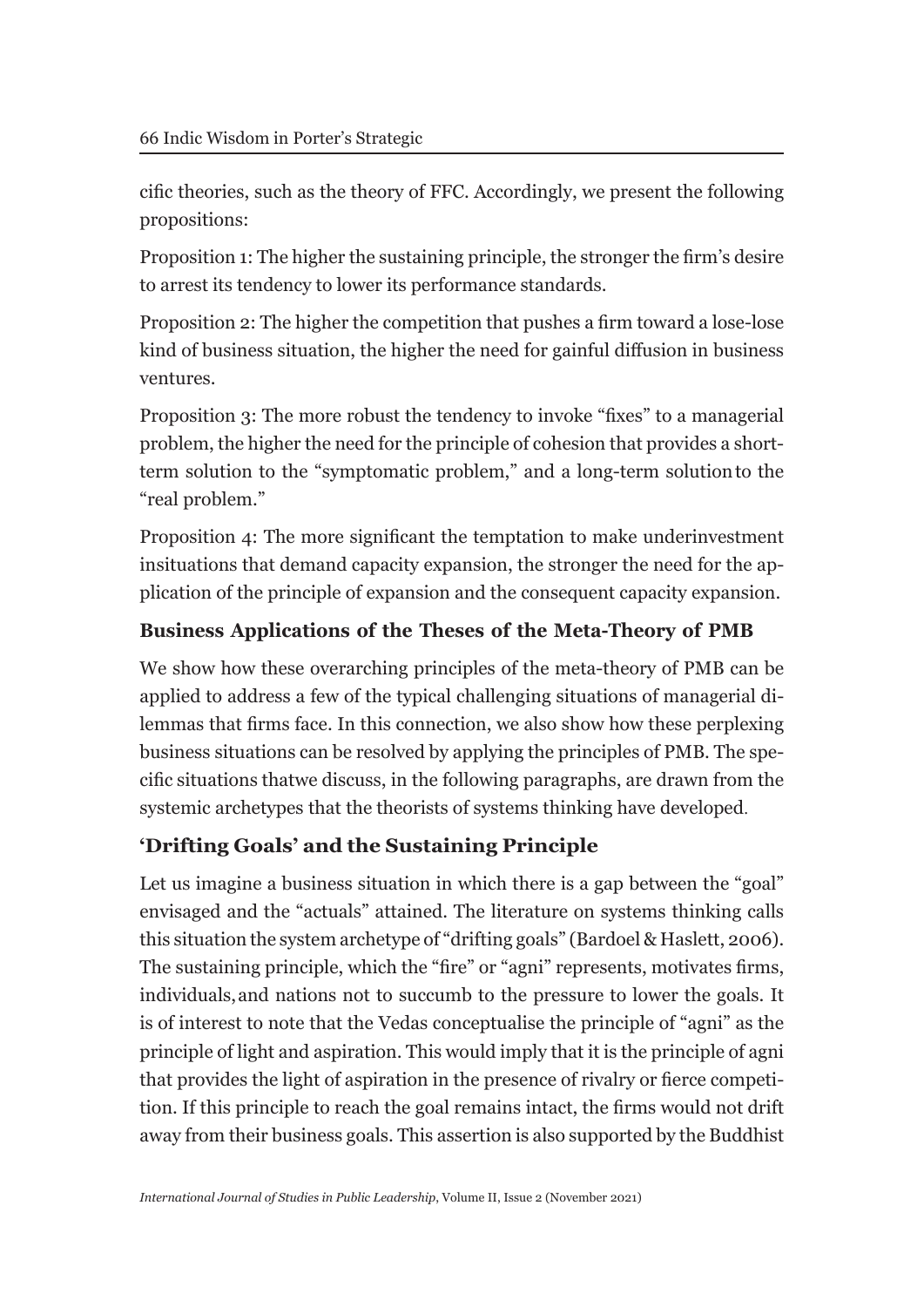notion of "agni" or "fire" as the ripening

force. The difficulties that a situation of intense competition provides would exercise the ripening effect on firms. The principle of "fire" is also the principle of expansion that infuses the upward motion to a business endeavor. Therefore, the aspiration for upward expansion of business goals would represent the ripening force.

#### **"Escalation Spiral" and the Principle of Diffusion**

While facing competition in business, a firm might trap itself into a situation of "escalation" spiral (Benson et al., 2016). Systems thinking theorists term this system archetype as "escalation" of business rivalry. A competing organisational actor may consider a given organisation's actions as a threat, which makes the competing actor take those actions that bring down the revenues of the rival. The competing actions of business rivals would only kill each other's revenues (Kim & Mauborgne, 2004), which would direct both the businesses into a downward spiral. The experiences of corporates in the automobile and airline sectors of India are the best examples of the downward spiral created by the competing firms that fall into the trap of "escalation" system archetype. The PMB theory provides a solution to this debilitating situation by making a case for adopting the principle of diffusion, which is embedded in the principle of "apah" or the principle of "water." While the tantra perspective terms this as the principle of contraction, the Buddhist perspective terms it as a cohesive force. These alternate conceptualisations of the principle of "apaḥ" or "water" imply the cohesion that a flowing water stream brings about even in the presence of all kinds of objects in it because of its ability to diffuse itself without being hindered or inhibited by the hard objects. For example, a river can flow even amid the hindrance created apparently by rocks and stones. It subsumes those hard objects and flows as if the presence of hard objects provides an accelerating force for its diffusion. Likewise, a firm that diffuses its business ventures across several avenues can provide unique products and services and thus get out of the downward spiral of the "escalation" kind of system archetype of business situations.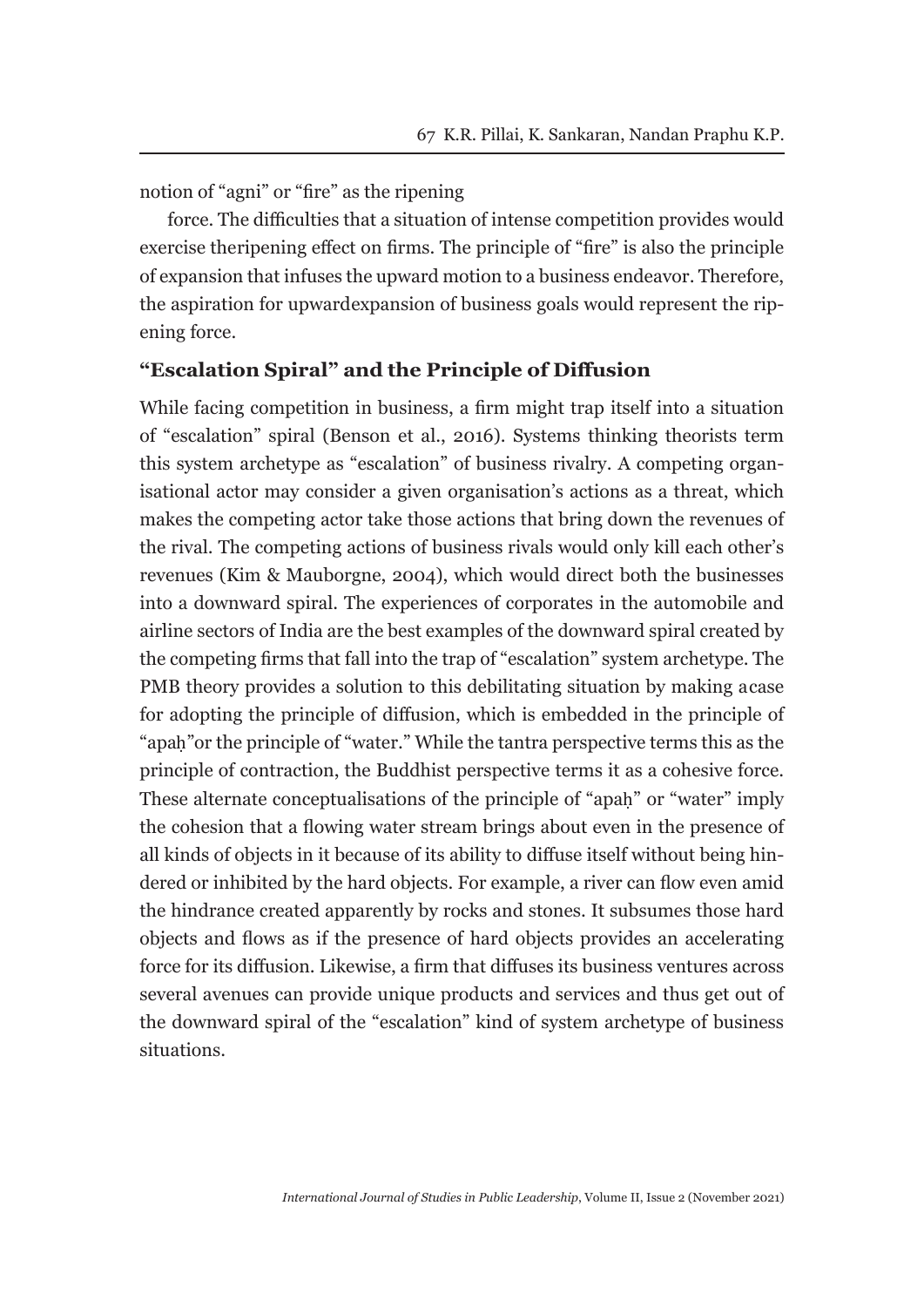### **"Fixes that Fail" and the Principle of Cohesion**

Even as firms encounter specific "problems," they might fail to address them cohesively. We conceptualise the systemic archetype of "fixes that fail" as the process of distinguishing the "problem" and the "symptom." We also demarcate the solutions to the problem as "fixes" and "root-cause solutions." Further, we identify the "unintended consequences" of the managerial "fixes" that may be posed as "solutions." Lastly, the systemic archetype of "fixes that fail" emphasises providing the "root-cause solutions" to the problems though they might produce solutions only in the long-run (Wolstenholme, 2003). The PMB principle of "earth" symbolises the principle of cohesion.

### **"Limiting Actions" and the Principle of Cohesion**

The principle of "earth," or the principle of cohesion, also indicates that actors should strive to eliminate those constraining factors that act as limiting factors (Prushty et al., 2014). The growth of firms may be interrupted owing to the dearth of demand for their products and services. Theorists of systems thinking advocate that a firm's growth may be constrained by the within-organisation factors that might fuel the causes that limit the firm's growth. Constraints that pose themselves as the limiting factors of a firm's growth can be addressed if a firm cohesively decides and takes dynamic actions. Acting cohesively consists of identifying the constraining factors. Thus, the system archetype of "limits to success," which talks about the phenomenon of limits to an organisation's actions to further its growth, can take the cue from the principle of cohesion embodied in the PMB principle of "earth."

The PMB principle of "air" or "vāyu," which is also characterised as the principle of expansion, provides the key to a peculiar business situation characterised as "growth and underinvestment" system archetype (Kim & Lannon, 1997). Sri Aurobindo terms this principle as the principle of contact and exchange. In the absence of the commitment to expansion, the inevitable result will be a contraction. Thus, we argue that the principle of expansion embedded in the principle of "air" or "vāyu" would indicate to firms, economies, and individuals to make investments on expanding their "capacities" even though the temptation to make underinvestment is strong.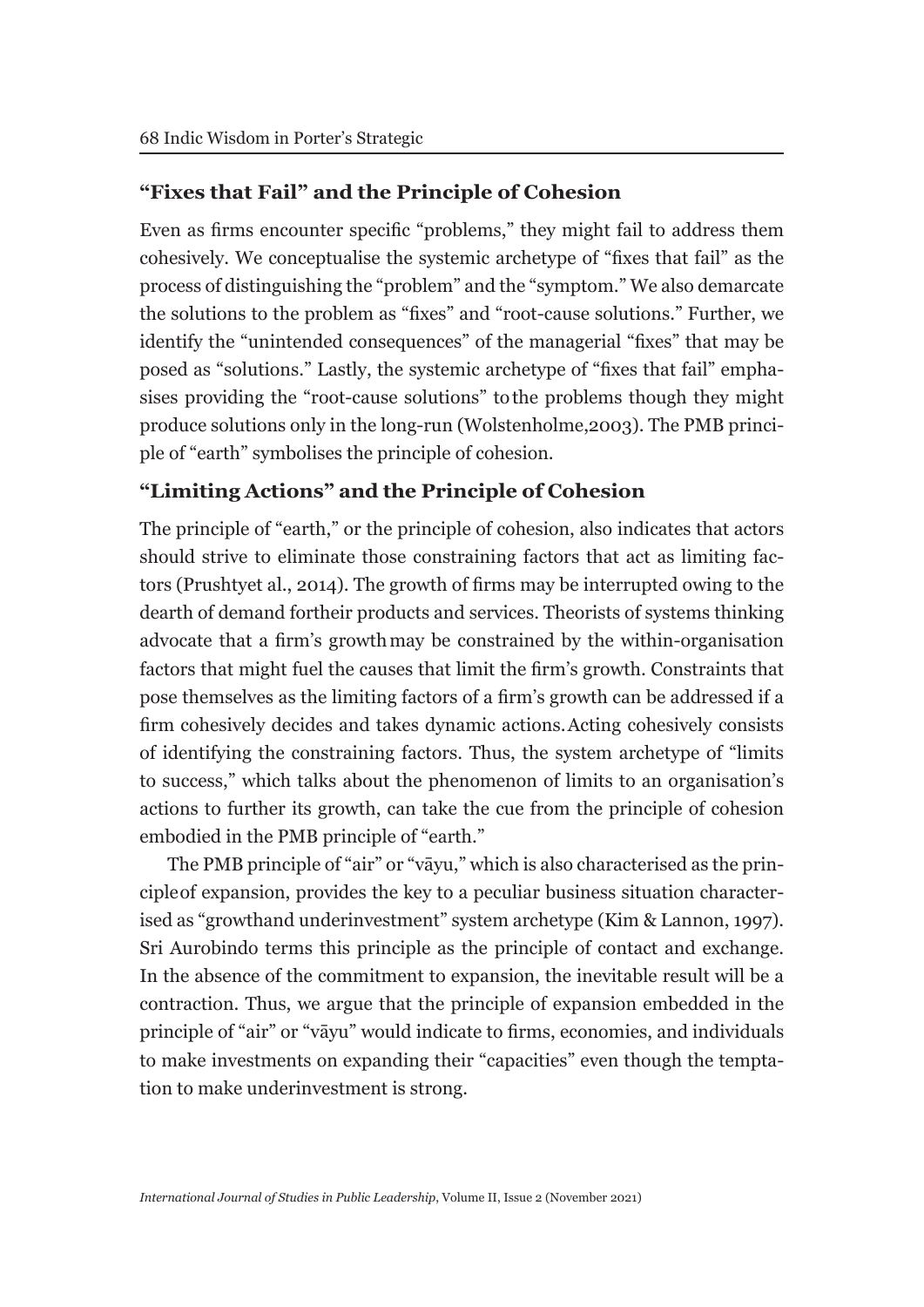#### **Conclusion**

An integrative observation of the two dialectics offers latent resemblances to the co-existential essentiality of elements. Hence, both the precepts remind the approach of holism rather than a piecemeal one. The knowledge of Pañca-mahābhūta provides ageless wisdom of the harmonious existence of life-giving forces for ensuring an existential continuum. The attempt made here was not to demystify or delineate the two paradigms but to demonstrate the reality that the FFC model can be subsumed into a primordial knowledge of co-existential realism (PMB), which is an authentic framework to benchmark the physical and metabolic disposition of an individual. The relevance of the structural composition of PMB, in understanding various organisational strategies, articulates its uniqueness as a meta-theory. Hence, an integrative approach to decision making is called for, given the complementarity of the structural elements of any organisation.

Number five is deemed to be neurologically significant. It may evoke the curiosity of a corporate strategist to acknowledge that the five fundamental forces of the market, coined and modelled by Porter, alone are not sufficient enough to assess the corporate health and strategy formulation. One can hardly ignore the role of the government as a corporate regulator and developmental patron. Vested interest groups and think tanks can also alter corporate profitability. However, Porter has acknowledged the role of the government not as an independent element but as a force acting through the five forces.

This paper has significant implications. Those who consider the Porterian analysis static will find our treatment of the five forces "defensive." However, an "expansive" view would find Porter's model of competitive strategy more dynamic than it first appears. The FFC has ample potential to be refurbished into a dynamic model by incorporating the changes warranted by time and space. Grundy (2006) has attempted to develop a dynamic model of FFC to improve its analytical power and to broaden its applications by incorporating various growth drivers. The basic model of FFC is stand alone. However, Grundy (2006) explores the interdependencies of the sub-systems, letting them interact with the external environment, rather than being insulated from outside. Such an endeavour signifies the dynamic nature of the market situation and a holistic approach to the firm's strategy. We call for future studies on PMB, which will provide valuable insights into the functional nuances of the dynamics of the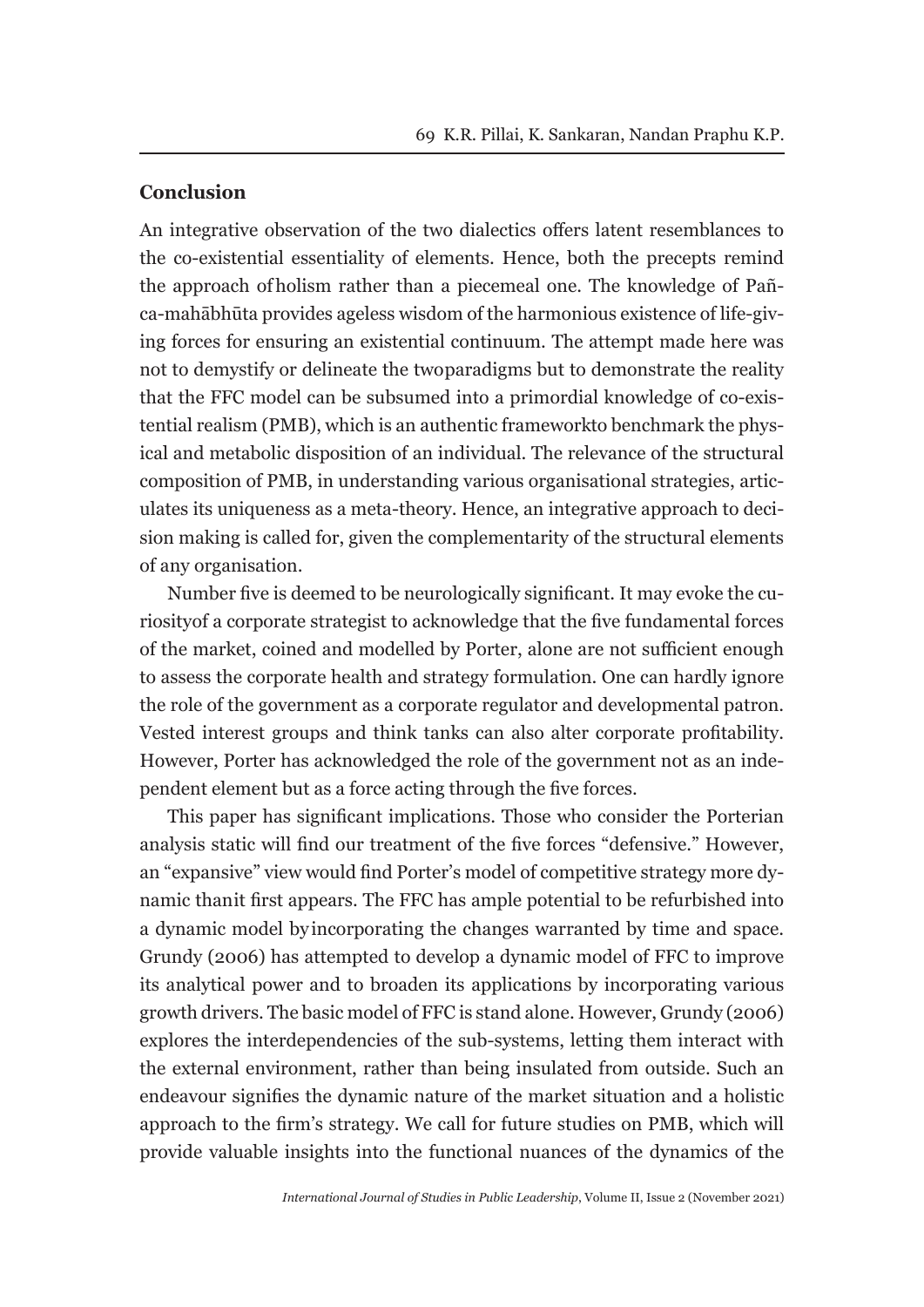expansive markets of modern corporations. The cogent culmination of such an inquiry can reiterate the merit of the theory of PMB as a meta-theory.

#### **References**

- Aktouf, O., Chenoufi, M., & Hoford, W. D. (2005). The False Expectations of Michael Porter's Strategic Management Framework. *Problems and perspectives in Management, 4*, 181 – 200.
- Argyres, N., & McGahan, A. (2002). An interview with Michael Porter. *The Academy of Management Executive*. 43 – 52. https://doi.org/10.1111/j.1749- 6632.2011.05998.x
- Ashok, K., & Jaideep, M. (1995). A methodology for assessing time-based competitive advantage of manufacturing firms. *International Journal of Operations & Production Management*, *15*(2), 36-53
- Aurobindo, S. (1972). The Life Divine, SABCL 19.
- Bacharach, S. B. (1989). Organizational theories: Some criteria for evaluation. *Academy of management review*, *14*(4), 496-515.
- Banson, K. E., Nguyen, N. C., & Bosch, O. J. (2016). Using system archetypes to identify drivers and barriers for sustainable agriculture in Africa: A case study in
- Ghana. *Systems Research and Behavioral Science*, *33*(1), 79-99.
- Bardoel, E. A., & Haslett, T. (2006). Exploring ethical dilemmas using the "drifting goals" archetype. *Journal of Management Education*, *30*(1), 134-148.
- Bhatt, V. (2017). The Five Elements or PanchMahaBhutas Explained, Accessed on Dec16 2018. Retrieved from http://www.metaphysics- knowledge.com/miscellaneous/the-five-elements-or-panchmahabhutas-explained.html
- Brønn, C., & Brønn, P. S. (2015). A systems approach to understanding how reputation contributes to competitive advantage. *Corporate Reputation Review*, *18*(2), 69- 86.
- Burns, L. R. (2002). Competitive Strategy. In Albert, D. (Ed). *A Physician's Guide to*
- *Healthcare Management*, pp. 46 56. Madden, MA: Blackwell Science.
- Capra, F. (1982). The turning point. *Science, Society and The Rising Culture. New York: Bantam Books*.
- Christofi, M., Kaufmann, H. R., Vrontis, D., & Leonidou, E. (2013). Cause-related marketing and strategic agility: an integrated framework for gaining the competitive advantage. *World Review of Entrepreneurship, Management and Sustainable Development*, *9*(4), 518-542.
- Clark, J. & Guy, K. (1998). Innovation and competitiveness: a review. *Technology Analysis & Strategic Management, 10*(3), 363-395. https://doi.org/10.1080/09537329808524322.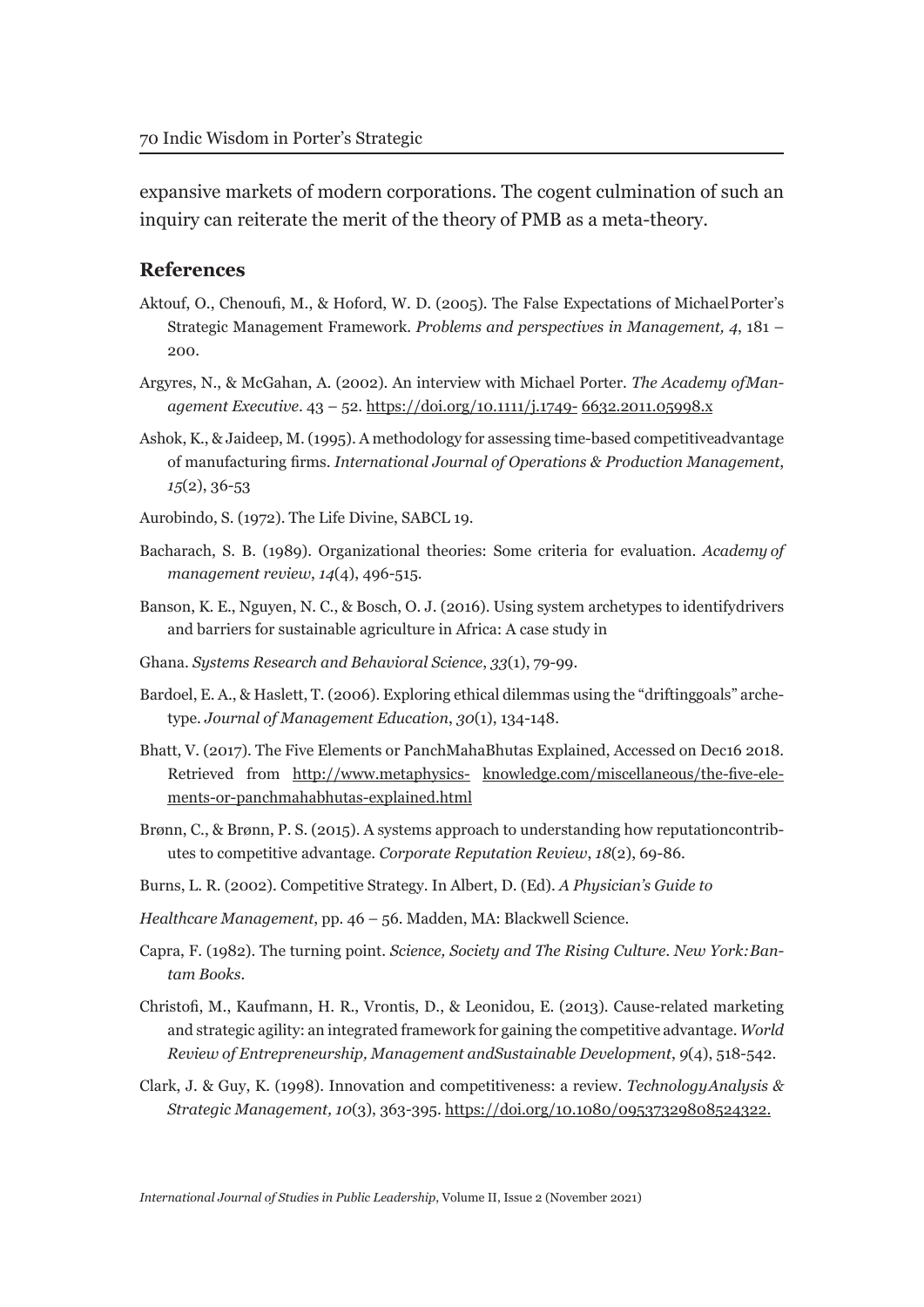- Clark, B. H., & Montgomery, D. B. (1998). Deterrence, reputations, and competitive cognition. *Management Science*, *44*(1), 62-82.
- Damanpour, F. (1991). Organizational innovation: A meta-analysis of effects of determinants and moderators. *Academy of management journal*, *34*(3), 555- 590.
- Forrester, J. W. (1994). System dynamics, systems thinking, and soft OR. *System dynamics review*, *10*(2‐3), 245-256.
- Grundy, T. (2006). Rethinking and Reinventing Michael Porter's five forces model. *Strategic Change, 15*: 213 – 229.
- Hill, C. W. L., & Jones, G. R. (2001). *Strategic Management Theory: An Integrated Approach, 3rd Edn.* Chennai: All India Publishers and Distributors .
- Jackson, M. C. (2003). *Systems thinking: Creative holism for managers* (p. 378). Chichester: Wiley.
- Jayasundar, R. (2010). Ayurveda: a distinctive approach to health and disease. *Current Science*, *98*, 908-914
- Jayasundar, R. (2013). Quantum Logic in Āyurveda. In Morandi, A. & Nambi, A.N. N. (eds). An Integrated View of Health and Well-being: Bridging Indian and Western Knowledge (pp. 115-139). Dordrecht: Springer.
- Kim, D. H., & Lannon, C. (1997). *Applying systems archetypes*. Waltham: Pegasus Communications.
- Kim, C., & Mauborgne, R. (2004). *Blue Ocean Strategy: How to Create Uncontested Market Space and Make the Competition Irrelevant*. Boston, MA: Harvard Business School Publishing.
- Kurtmollaiev, S. (2020). Dynamic capabilities and where to find them. *Journal of Management Inquiry*, *29*(1), 3-16.
- Kurup, P. N. V. (2002). Ayurveda. In Chau dhury, R. R. and Rafei, U. M. (Eds).
- *Traditional Medicine in Asia*, pp. 3 16. New Delhi: World Health Organisation.
- Leavy, B. (2005). Value pioneering How to discover your own "blue ocean": Interview with W. Chan Kim and Renée Mauborgne. *Strategy and Leadership*. https://doi. org/10.1108/10878570510631611
- Magretta, J. (2008). *Understanding Michael Porter: The Essential Guide to Competition and Strategy*. Boston, MA: Harvard Business Review Press.
- Majumdar, A. (2004). *Ayurveda; the Ancient Science of Healing, 2nd Edn.* Delhi: Macmillan India Ltd.
- Narasimhan, R., Swink, M. and Kim, W.S. (2006) 'Disentangling leanness and agility: an empirical investigation', *Journal of Operations Management*, *24*(5), 440 – 457.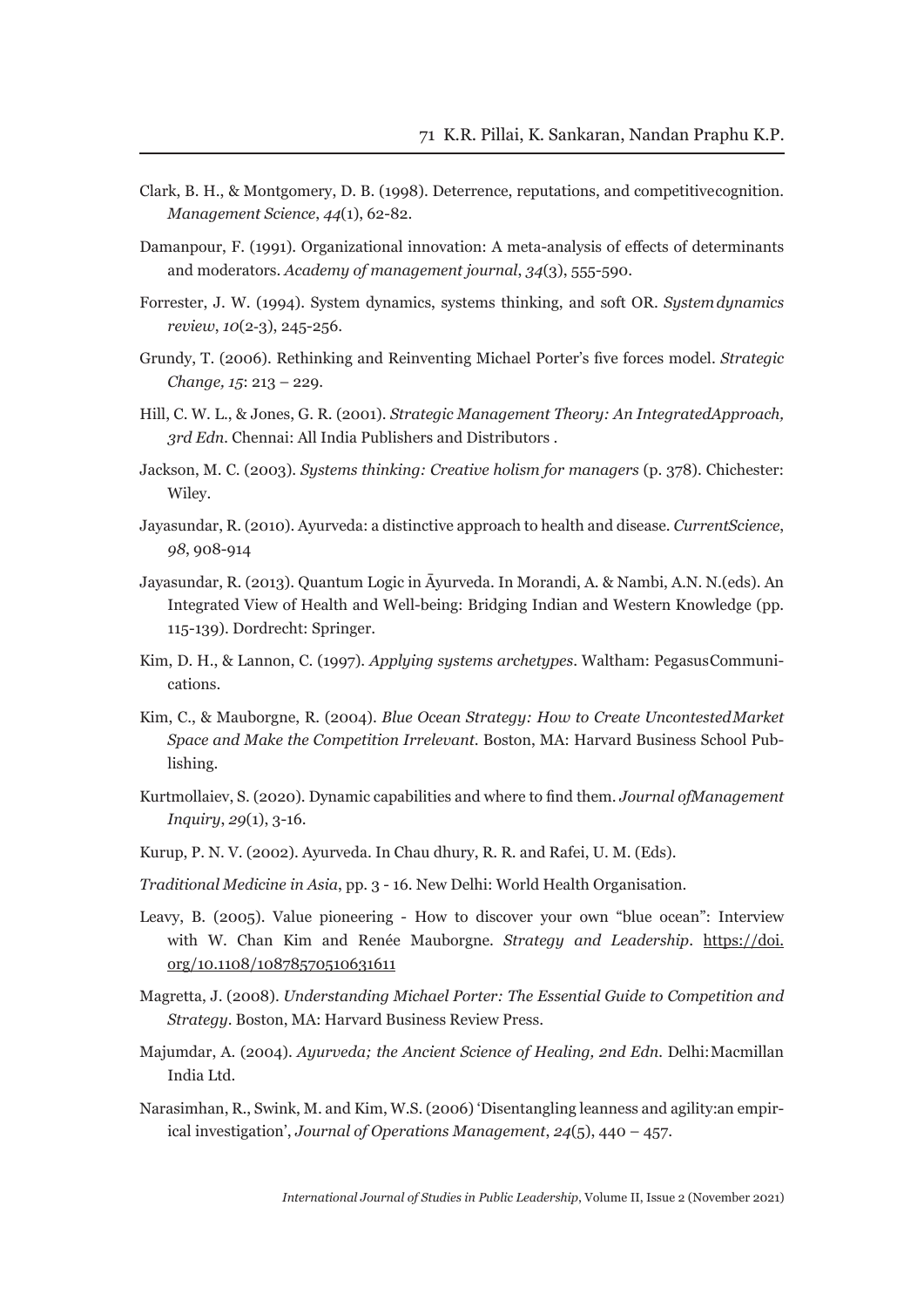Oliva, R. A. (2002). A Framework for Success. *Marketing Management, 11*(1): 39 - 42.

- Pierce, J. R., & Aguinis, H. (2013). The too-much-of-a-good-thing effect in management. *Journal of Management*, *39*(2), 313-338.
- Popper, K. (2013). *Realism and the aim of science: From the postscript to the logic of scientific discovery*. Routledge.
- Porter, M. E. (1980). Competitive Strategy: Techniques for Analysing Industries and Competitors. New York: The Free press.
- Porter, M. E. (1985). *Competitive Advantage: Creating and Sustaining Superior Performance.*  New York: The Free Press.
- Porter, M. (1990). The Competitive Advantage of Nations. New York: Free Press, Macmillan.
- Porter, M. E. (1991). How Competitive Forces Shape Strategy. In Montgomery, CA.and Porter, EM (Eds). *Strategy: Seeking and Securing Competitive Advantage.*
- Boston:MA: Harvard Business School Publishing Division.
- Porter, M. E. (1998). How Competitive Forces Shape Strategy. In M. E. Porter, *On Competition*  (pp. 21 - 38). Boston:MA: Harvard Business School Publishing.
- Porter, M. E. (2008). The Five Competitive Forces that Shape Strategy. *Harvard Business Review*, 79 - 93.
- Prusty, S. K., Mohapatra, P. K., & Mukherjee, C. K. (2014). System archetype to understand unintended behavior in Indian shrimp industry and to aid in strategy development. *Systemic Practice and Action Research*, *27*(4), 397-416.
- Rao, N. H. (2003). *Pancabhuta Theory: A Study of Pancabhutas at Molicular Level.* Varanasi: CHowkamba Krinshnadas Academy.
- Rastogi, S. (2010). Building brindges between Ayurveda and Mordern Science. *International Journal of Ayurveda Research, 1*(1): 41 - 46
- Rastogi, S., & Chiappelli, F. (2010). Bringing Evidence BAsis to Decision Making in Complementary and Alternative Medicine (CAM): Prakriti (Constitution) Analysis in Ayurveda. In Chiappelli, F., Brant, X. M. C., Neagos, N., Oluwadara,
- O. O., and Ramchnadani, M. H. (eds). *Evidence-Based Practice: Toward Optimising Clinical Outcomes* (pp. 91 - 106). London: Springer,
- Sheehan, N. T., & Stabell, C. B. (2010). Reputation as a driver in activity level analysis: reputation and competitive advantage in knowledge intensive firms. *Corporate Reputation Review*, *13*(3), 198-208.
- Singh, R. H. (1998:2003). *The Holistic Principles of Ayurvedic Medicine.* Delhi: Chaukhamba Sanskrit Pratishtan.

*International Journal of Studies in Public Leadership*, Volume II, Issue 2 (November 2021)